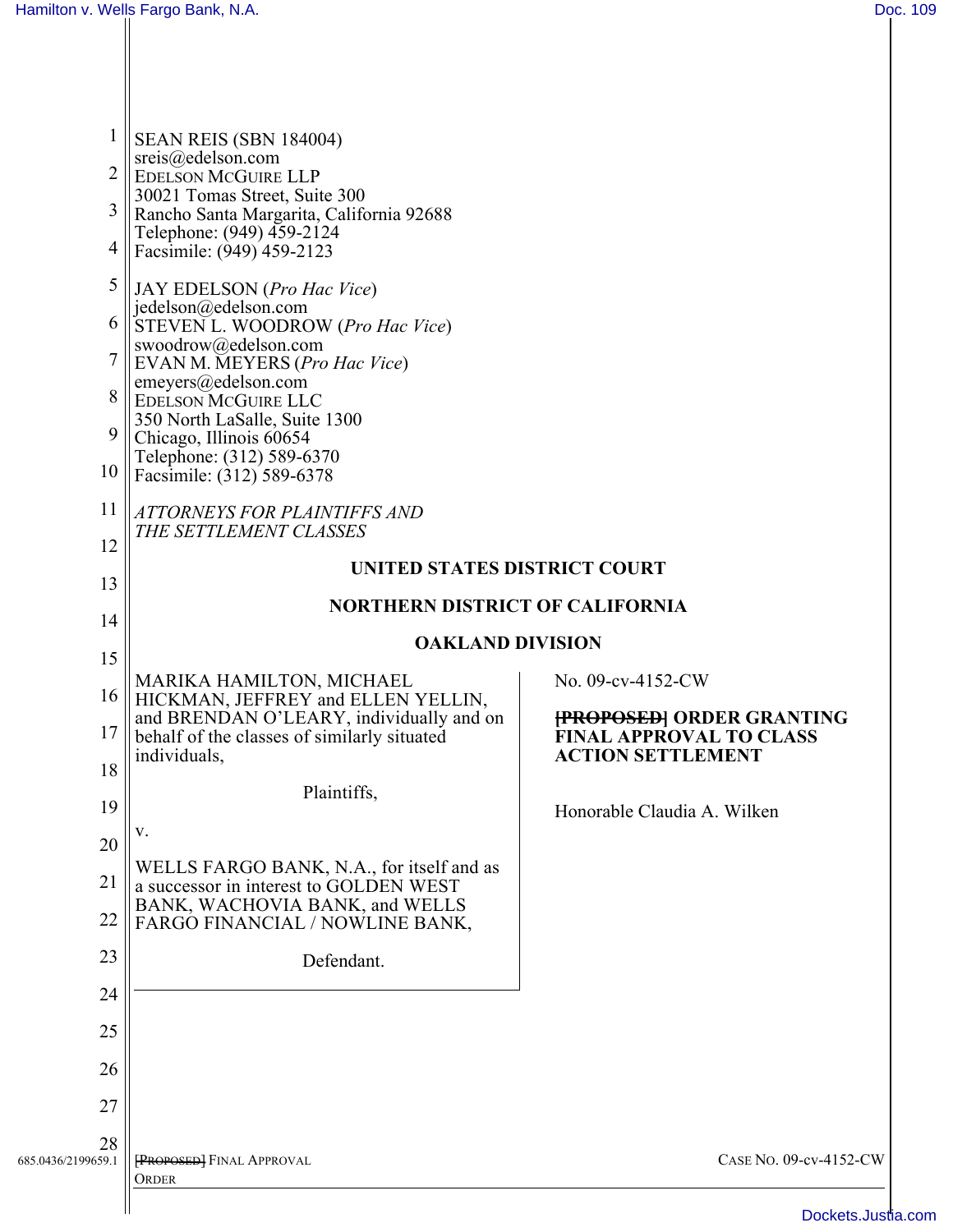| 1              | <b>FINAL APPROVAL ORDER</b>                                                                               |
|----------------|-----------------------------------------------------------------------------------------------------------|
| 2              | WHEREAS, a putative class action is pending before the Court entitled <i>Hamilton v</i> .                 |
| 3              | Wells Fargo Bank, N.A., Case No. 09-cv-4152-CW; and                                                       |
| $\overline{4}$ | WHEREAS, the five named Plaintiffs—Marika Hamilton, Michael Hickman, Jeffrey                              |
| 5              | Yellin, Ellen Yellin and Brendan O'Leary (collectively, "Plaintiffs" or "Class"                           |
| 6              | Representatives")—brought four separate lawsuits following Wells Fargo's decision to suspend              |
| $\overline{7}$ | their respective HELOCs. These actions are <i>Hamilton v. Wells Fargo Bank</i> , <i>N.A.</i> , 09-cv-4152 |
| 8              | (N.D. Cal., filed Sept. 8, 2009); Hickman v. Wells Fargo Bank, N.A., No. 09-cv-5090 (N.D. Ill,            |
| 9              | filed Aug. 19, 2009); Yellin v. Wells Fargo Bank, N.A., No. 10-cv-2665 (N.D. Cal., removed                |
| 10             | June 18, 2010); and O'Leary v. Wells Fargo Bank, N.A., No. 10-cv-1913 (E.D. Cal., filed July              |
| 11             | 20, 2010) (collectively, "Underlying Class Actions");                                                     |
| 12             | WHEREAS, with leave of Court, on January 25, 2012 Plaintiff Hamilton filed a                              |
| 13             | Consolidated Amended Class Action Complaint joining the Plaintiffs in the Underlying Class                |
| 14             | Actions for the purpose of effectuating the settlement;                                                   |
| 15             | WHEREAS, Plaintiffs and Defendant WELLS FARGO BANK, N.A., for itself and as a                             |
| 16             | successor in interest to GOLDEN WEST BANK, WACHOVIA BANK, and WELLS FARGO                                 |
| 17             | FINANCIAL / NOWLINE BANK ("Defendant" or "Wells Fargo") have agreed on a Settlement                       |
| 18             | Agreement dated December 5, 2011 which, together with the Exhibits attached thereto, sets forth           |
| 19             | the terms and conditions for a proposed settlement and dismissal of the Underlying Class Actions          |
| 20             | with prejudice as to Defendant upon the terms and conditions contained therein (the "Settlement           |
| 21             | Agreement"), and the Court having read and considered the Settlement Agreement and Exhibits               |
| 22             | attached thereto, and the Court having considered all of the submissions and arguments with               |
| 23             | respect to the Motion for Final Approval and having held a Fairness Hearing on April 26, 2012;            |
| 24             | WHEREAS, on January 25, 2012, this Court preliminarily approved the Settlement and                        |
| 25             | certified, for settlement purposes, three settlement classes (collectively, "Settlement Class")           |
| 26             | defined as follows:                                                                                       |
| 27             | The "Financial Circumstances Class":<br>1.                                                                |
| 28             |                                                                                                           |

**FROPOSED** FINAL APPROVAL **ORDER**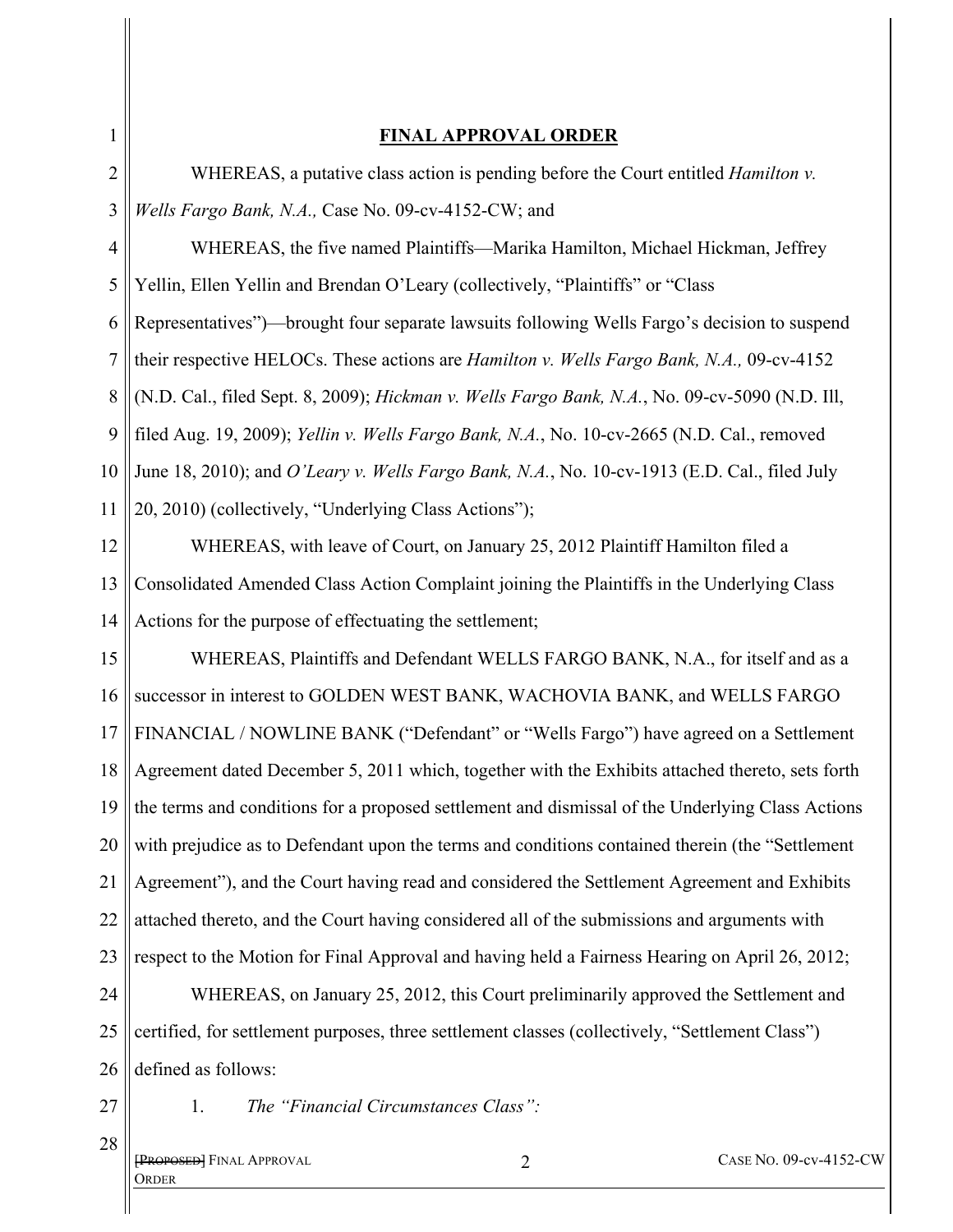1 2 3 4 All persons in the United States from January 1, 2008 to June 30, 2011 whose Wells Fargo HELOC accounts were restricted or reduced by Wells Fargo based on a claim by Wells Fargo that the borrower's financial circumstances had experienced an adverse material change to justify treatment of the borrower's account.

5

2. *The "Property Value Class":* 

6 7 8 9 All persons in the United States from July 1, 2008 to June 30, 2011 whose Wells Fargo HELOC accounts were restricted or reduced based on a claim by Wells Fargo that the value of the property securing the HELOC had experienced a significant decline in value to justify treatment of the borrower's account.

10

3. *The "Former Customer Class":* 

11 12 13 14 15 All persons in the United States from January 1, 2008 to June 30, 2011 who closed their Wells Fargo HELOC accounts following a restriction or reduction of the account by Wells Fargo based upon a claim by Wells Fargo that there has been a material adverse change of the borrower's financial circumstances, or a significant decline in the value of the property securing the HELOC, and who paid a Deferred Origination Fee as a result of the closure.

16 17 18 19 20 21 WHEREAS, Notice to the Settlement Class Members has been provided in accordance with the Court's Preliminary Approval Order, and the substance of and dissemination program for the Notice, which included direct U.S. mail notice and the creation of a settlement website, fully complied with the requirements of Fed. R. Civ. P. 23 and Due Process, constituted the best notice practicable under the circumstances, and provided due and sufficient notice to all persons entitled to notice of the Settlement of this Action;

22 23 24 25 WHEREAS, the Settlement Agreement was arrived at as a result of arms' length negotiations conducted in good faith by experienced attorneys familiar with the legal and factual issues of this case and with the assistance of a mediator, Judge Edward Infante (Ret.), and thus is supported by Plaintiffs and Class Counsel;

26 27 WHEREAS, the Settlement as set forth in the Settlement Agreement is fair, reasonable, adequate, and in the best interests of the Settlement Class in light of the complexity, expense,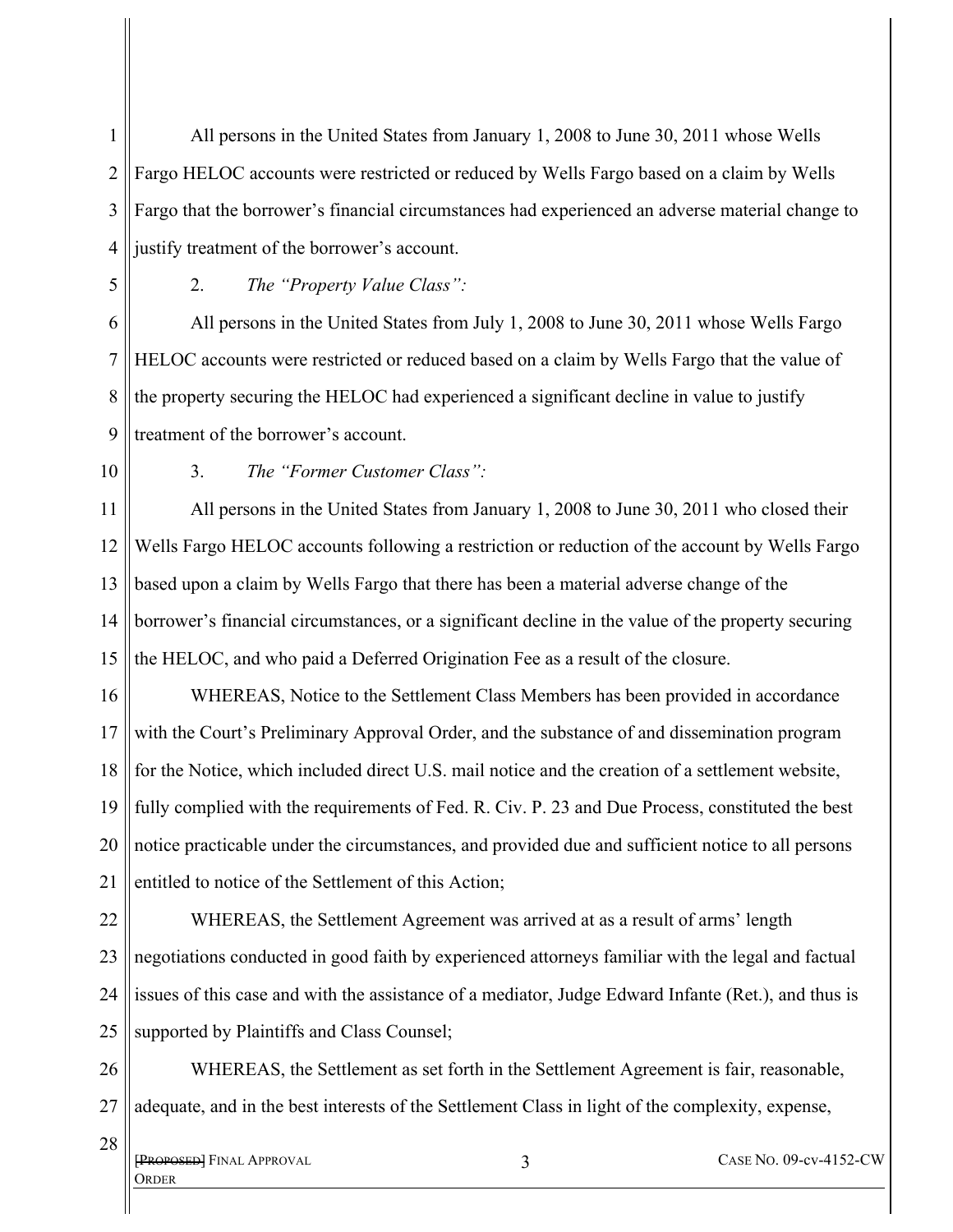1 2 and duration of litigation and the risks involved in establishing liability and damages and in maintaining the Underlying Class Actions through trial and appeal;

3

4 5 6 7 8 WHEREAS, the Settlement consideration provided under the Settlement Agreement constitutes fair value given in exchange for the release of the Released Claims against the Released Defendant. The Court finds that the settlement consideration provided to Settlement Class Members is reasonable, considering the facts and circumstances of the claims and defenses asserted in the Action, and the potential risks and likelihood of success of alternatively pursuing trials on the merits;

9 10 11 WHEREAS, the persons listed as having filed timely requests for exclusion listed on Addendum A hereto are found to have validly excluded themselves from the Settlement in accordance with the provisions of the Preliminary Approval Order.

12

## **IT IS THEREFORE ORDERED, ADJUDGED AND DECREED THAT:**

13 14 15 16 17 18 19 1. The Settlement Agreement is finally approved as fair, reasonable, adequate, and in the best interests of the Settlement Class. The Parties are directed to consummate the Settlement Agreement in accordance with its terms. The Parties and Settlement Class Members who did not timely exclude themselves from the Settlement Class are bound by the terms and conditions of the Settlement Agreement, except for the Parties listed on Addendum A as having filed an untimely exclusion who will be found to have validly excluded themselves from the Settlement.

20 21 22 23 2. The Court approved Notice Plan to the Settlement Classes, as set forth in the Preliminary Approval Order of January 25, 2012, and finds that the Notice Plan has been successfully implemented and satisfies the requirements of Federal Rule of Civil Procedure 23 and Due Process.

24 25 26 27 3. The Court finds that Defendant properly and timely notified the appropriate state and federal officials of the Settlement Agreement, pursuant to the Class Action Fairness Act of 2005 ("CAFA"), 28 U.S.C. § 1715. The Court has reviewed the substance of Defendant's notices and accompanying materials, and finds that they complied with all applicable requirements of CAFA.

**[Proposed]** Final Approval ORDER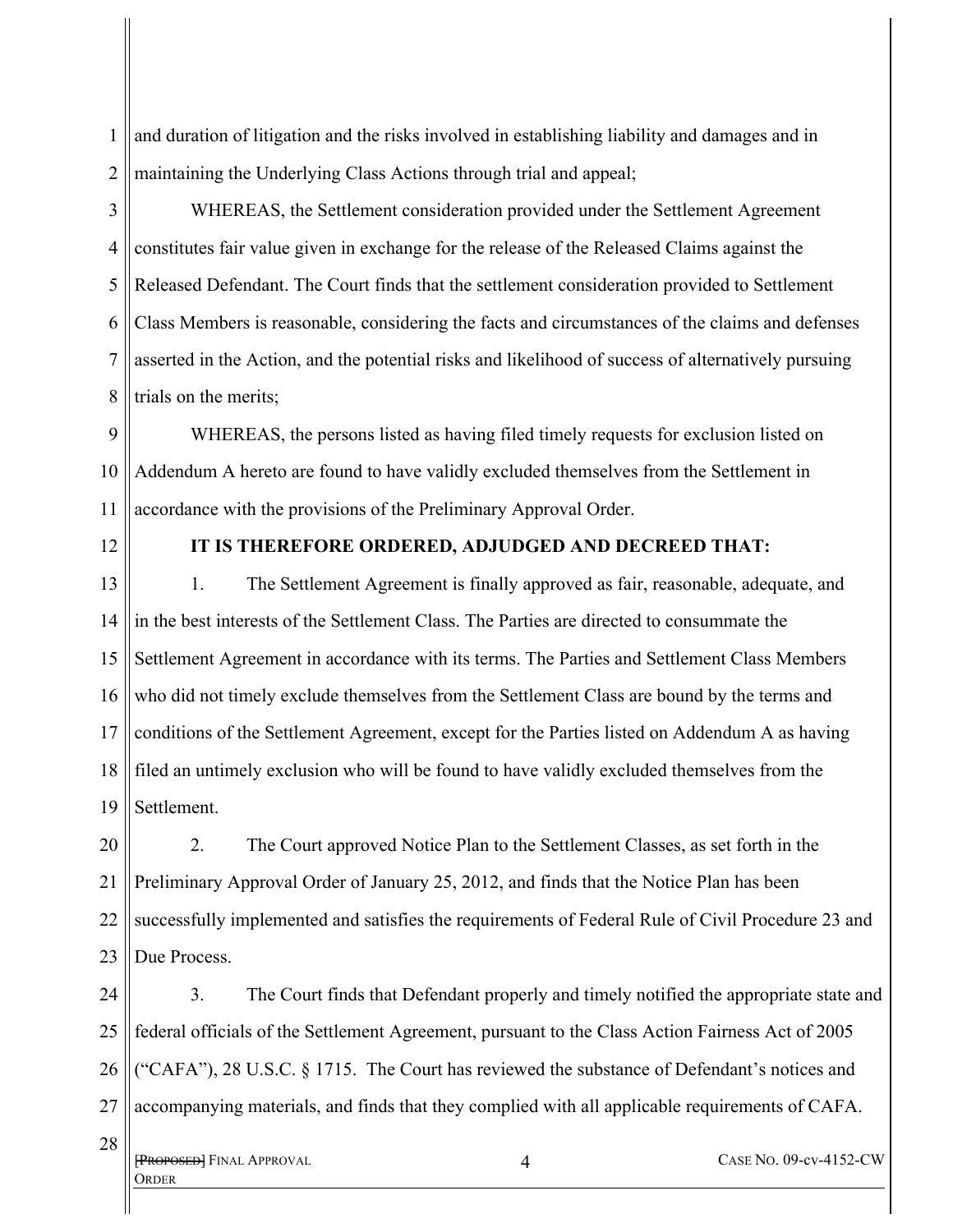- 1 2 4. The following settlement classes are hereby finally certified, solely for purposes of this Settlement, pursuant to Federal Rule of Civil Procedure 23(b)(3):
- 3

## a. *The "Financial Circumstances Class":*

4 5 6 7 All persons in the United States from January 1, 2008 to June 30, 2011 whose Wells Fargo HELOC accounts were restricted or reduced by Wells Fargo based on a claim by Wells Fargo that the borrower's financial circumstances had experienced an adverse material change to justify treatment of the borrower's account.

8

b. *The "Property Value Class":* 

9 10 11 12 All persons in the United States from July 1, 2008 to June 30, 2011 whose Wells Fargo HELOC accounts were restricted or reduced based on a claim by Wells Fargo that the value of the property securing the HELOC had experienced a significant decline in value to justify treatment of the borrower's account.

13

## c. *The "Former Customer Class":*

14 15 16 17 18 All persons in the United States from January 1, 2008 to June 30, 2011 who closed their Wells Fargo HELOC accounts following a restriction or reduction of the account by Wells Fargo based upon a claim by Wells Fargo that there has been a material adverse change of the borrower's financial circumstances, or a significant decline in the value of the property securing the HELOC, and who paid a Deferred Origination Fee as a result of the closure.

19 20 21 22 23 24 5. The requirements of Rule 23(a) and (b)(3) have been satisfied for settlement purposes. The Settlement Class is so numerous that joinder of all members is impracticable, there are questions of law or fact common to the Settlement Class, the claims of the Plaintiffs are typical of the claims of the Settlement Class, the Plaintiffs will fairly and adequately protect the interests of the Settlement Class, and the questions of law or fact common to Settlement Class members predominate over any questions affecting only individual members.

25 26 6. The preliminary appointment of the following attorneys as Settlement Class Counsel is hereby confirmed:

27 28 Jay Edelson, Esq. Steven L. Woodrow, Esq.

[PROPOSED] FINAL APPROVAL **ORDER**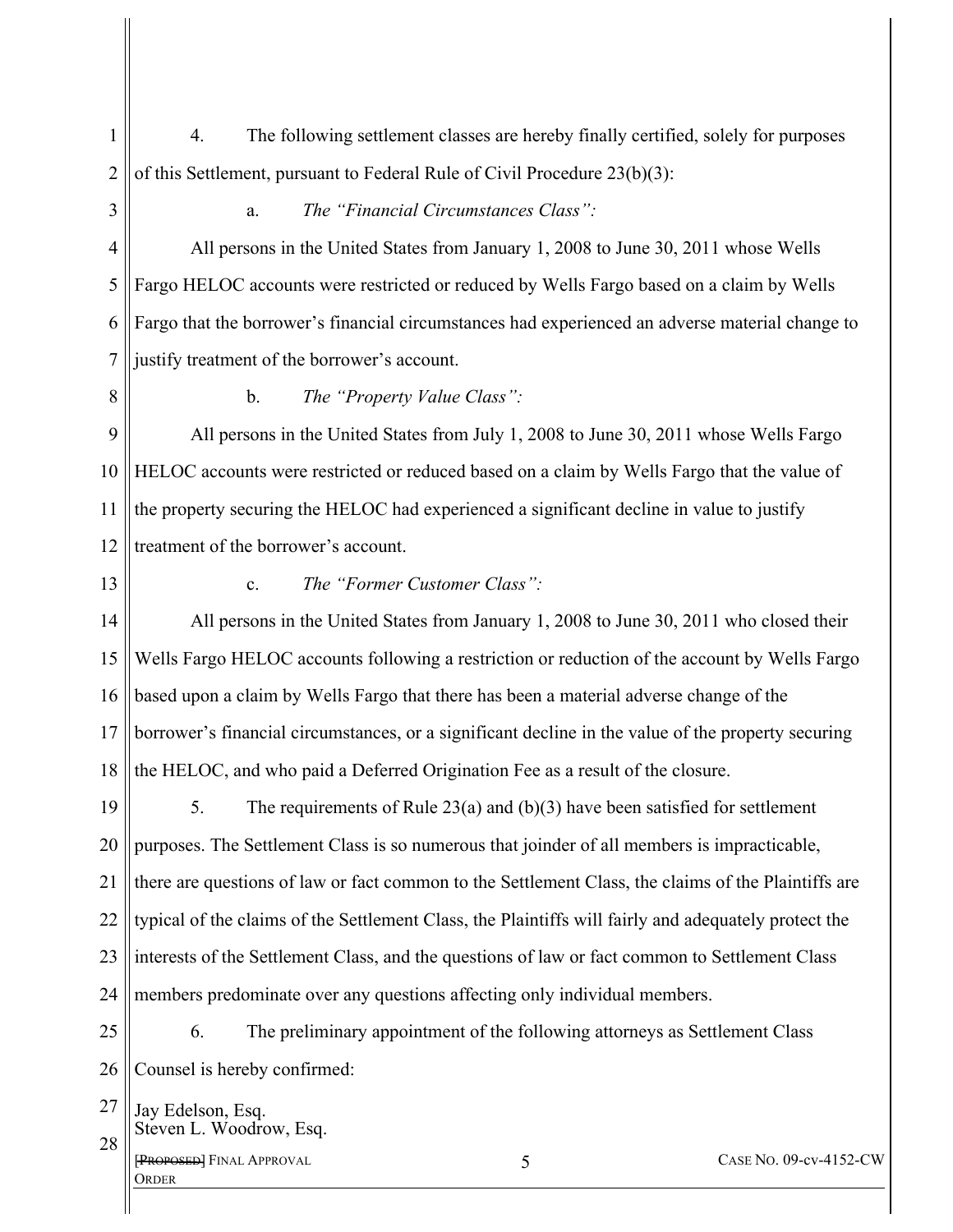1 2 Evan M. Meyers, Esq. Edelson McGuire LLC 350 North LaSalle Street, Suite 1300 Chicago, Illinois 60654

3 4 5 7. Settlement Class Counsel are experienced in class litigation, including litigation of similar claims in other cases, and have fairly and adequately represented the interests of the Settlement Class.

6 7 8 9 10 8. The Underlying Class Actions are hereby dismissed with prejudice. This dismissal with prejudice shall not allow the Parties or any members of the Settlement Class to litigate or otherwise reopen issues resolved by this judgment, or included within the Released Claims. This judgment has been entered without any admission by Defendant of liability or as to the merits of any of the allegations in the underlying complaints.

11 12 13 14 15 16 9. For a 12-month period following this Order, for Settlement Class Members whose HELOCs were suspended or reduced based upon either a material adverse change in financial circumstances or a decline in the equity cushion caused by a decline in the value of the property securing the HELOC, Wells Fargo is directed to proactively consider borrowers for reinstatement of said HELOCs. Wells Fargo is directed to conduct 4 rounds of such proactive reinstatements during the 12-month period.

17 18 19 10. For a 12-month period following this Order, Defendant is directed not to use an Automated Valuation Model to value its borrowers' homes serving as security for their respective HELOCs that is older than 90 days in connection with any decision to restrict HELOCs.

20 21 22 23 24 25 26 27 11. Defendant has implemented changes to is policies and procedures for restricting HELOCs based upon either a material adverse change in financial circumstances or a decline in the equity cushion caused by a decline in the value of the property securing the HELOCs that are beneficial to customers. For a 12-month period following this Order, Defendant is directed not to make any material changes to its existing policies and procedures for restricting HELOCs based upon either a material adverse change in financial circumstances or a decline in the equity cushion caused by a decline in the value of the property securing the HELOC, unless such changes are beneficial to borrowers.

**[Proposed]** FINAL APPROVAL **ORDER**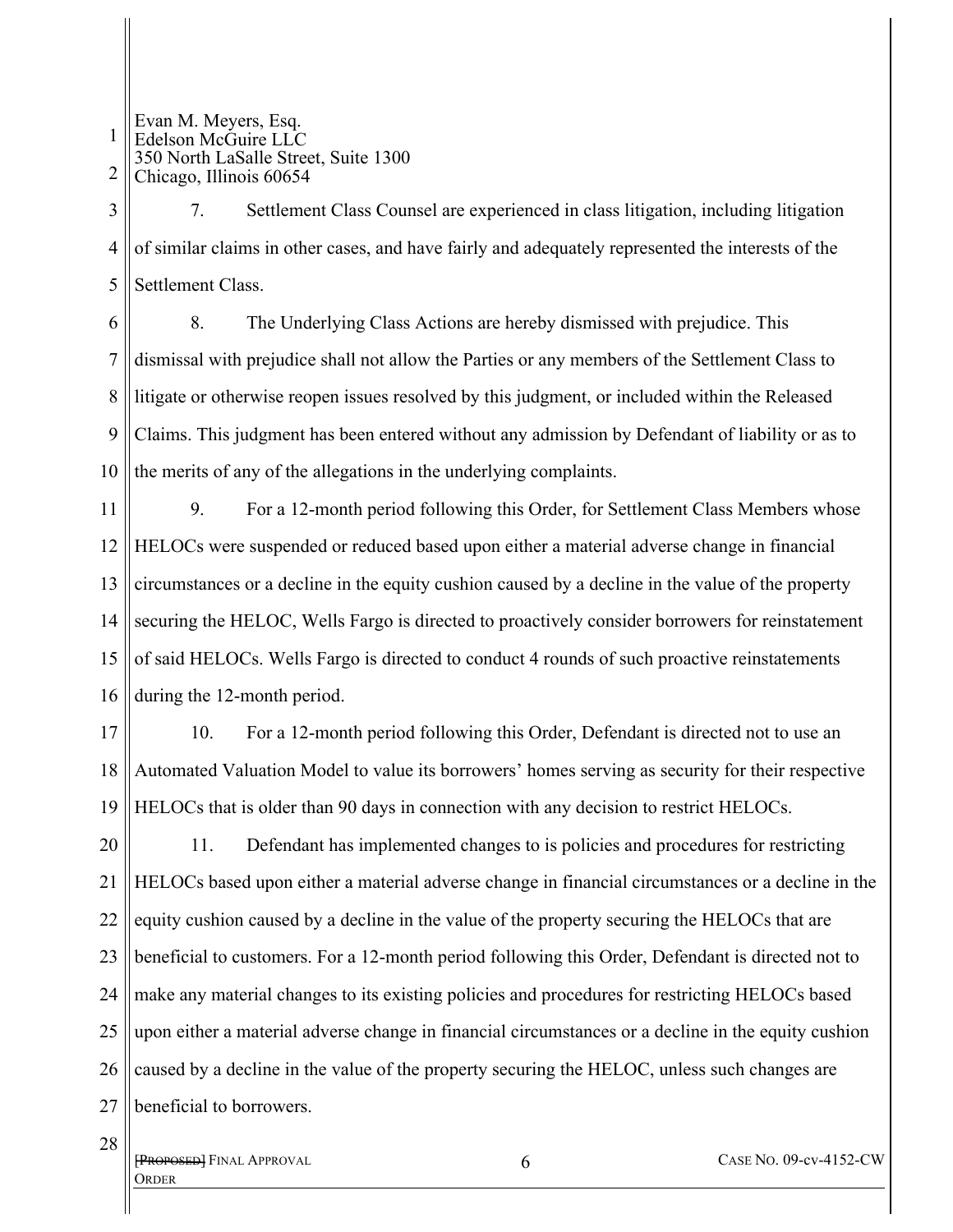1 2 3 4 5 6 7 8 9 12. Defendant has implemented changes to is policies and procedures for reinstating borrowers whose HELOCs were restricted based upon either a material adverse change in financial circumstances or a decline in the equity cushion caused by a decline in the value of the property securing the HELOC that are beneficial to customers. For a 12-month period following this Order, Wells Fargo also agrees not to make any material changes to its existing policies and procedures for reinstating borrowers whose HELOCs were restricted based upon either a material adverse change in financial circumstances or a decline in the equity cushion caused by a decline in the value of the property securing the HELOC, whether reinstatement is considered proactively or based upon the borrower's request, unless such changes are beneficial to borrowers.

10 11 12 13 14 15 16 13. For a 12-month period following this Order, Defendant is directed to send borrowers whose accounts were restricted based upon a decline in the equity cushion caused by a decline in the value of the property securing the HELOC, who then request additional information about the restriction or reinstatement of their accounts, a letter substantially in the form attached as Exhibit 3 to the Settlement Agreement. Defendant is also directed to modify the letter that it uses to notify borrowers that their HELOCs have been restricted to specifically disclose the borrowers' ability to request such additional information.

17 18 19 20 21 14. Nothing in this Order shall be construed to preclude Wells Fargo from changing the factors it considers or the manner in which it analyzes the risk of default on HELOC accounts, or in determining whether there has been a significant decline in the equity cushion, provided that Wells Fargo continues to comply with its current written policies and procedures and applicable law.

22 23 24 15. The Parties are directed to distribute the \$150 cash payment to Former Customer Class Members, who have submitted valid claim forms, no later than 60 days after the Effective Date.

25 26 27 16. Upon the Effective Date, Plaintiffs, and every Settlement Class Member, shall be deemed to have, and by operation of the Judgment shall have, fully, finally, and forever released, relinquished and discharged all Released Claims against the Released Parties.

**[Proposed]** Final Approval **ORDER** 

28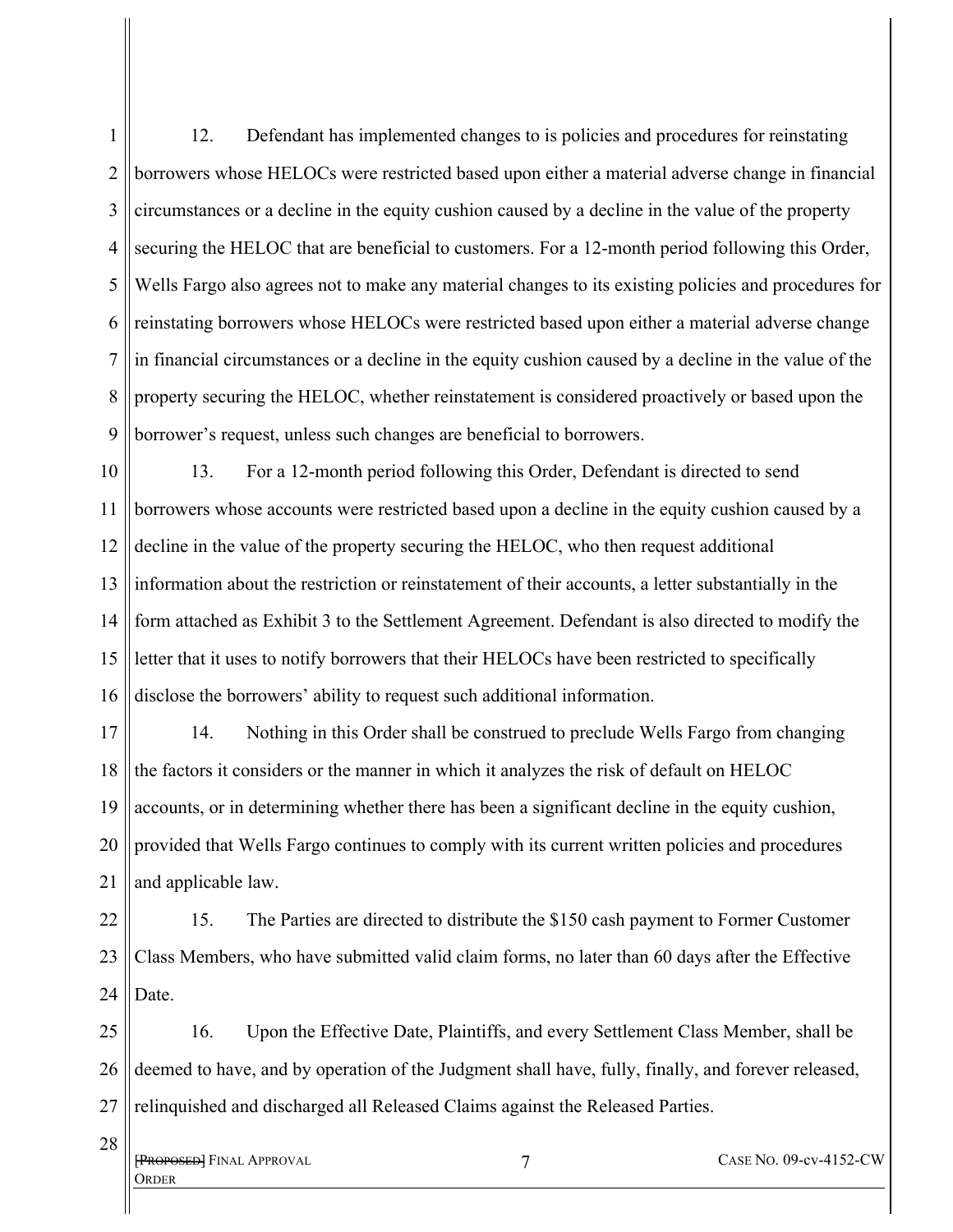1 2 3 4 5 6 7 8 9 10 a. As used in this Order, "Released Claims" means all claims (including "Unknown Claims" as defined below), demands, rights, liabilities or causes of action, in law or in equity, accrued or unaccrued, fixed or contingent, direct, individual or representative, of every nature and description whatsoever, whether based on federal, state, local, statutory or common law or any other law, rule or regulation, against the Released Parties, or any of them, arising from the beginning of time to January 25, 2012, relating to Wells Fargo's HELOC treatment policies, systems, standards and procedures, including without limitation, its HELOC account restrictions, credit limit reductions, and reinstatement standards, processes and policies that were or could have been alleged in the Complaint, including those belonging to Plaintiffs and the Releasing Parties.

11 12 13 14 15 16 17 18 19 20 21 22 23 b. As used in this Order, the "Releasing Parties" shall mean Plaintiffs and Settlement Class Members (except a member of the Settlement Class who has obtained proper and timely exclusion from the Settlement Class pursuant to Section 6.1 of the Settlement Agreement and Paragraph 1 above), including their present or past heirs, executors, estates, authorized users, guarantors, administrators, predecessors, successors, assigns, parents, subsidiaries, associates, affiliates, employers, employees, agents, consultants, insurers, directors, managing directors, officers, partners, principals, members, attorneys, accountants, financial and other advisors, investment bankers, underwriters, lenders, and each of their affiliates' present or past heirs, executors, estates, administrators, predecessors, successors, assigns, parents, subsidiaries, associates, affiliates, employers, employees, agents, consultants, insurers, directors, managing directors, officers, partners, principals, members, attorneys, accountants, financial and other advisors, investment bankers, underwriters, lenders and any other representatives of any of these Persons and entities.

24 25 26 27 c. As used in this Order, the "Released Parties" means Wells Fargo and any and all of its present or past heirs, executors, estates, administrators, predecessors, successors, assigns, parents, divisions, subsidiaries, associates, affiliates, representatives, employees, agents, consultants, insurers, directors, committees, managing directors, officers, partners, principals,

**[Proposed]** FINAL APPROVAL ORDER

28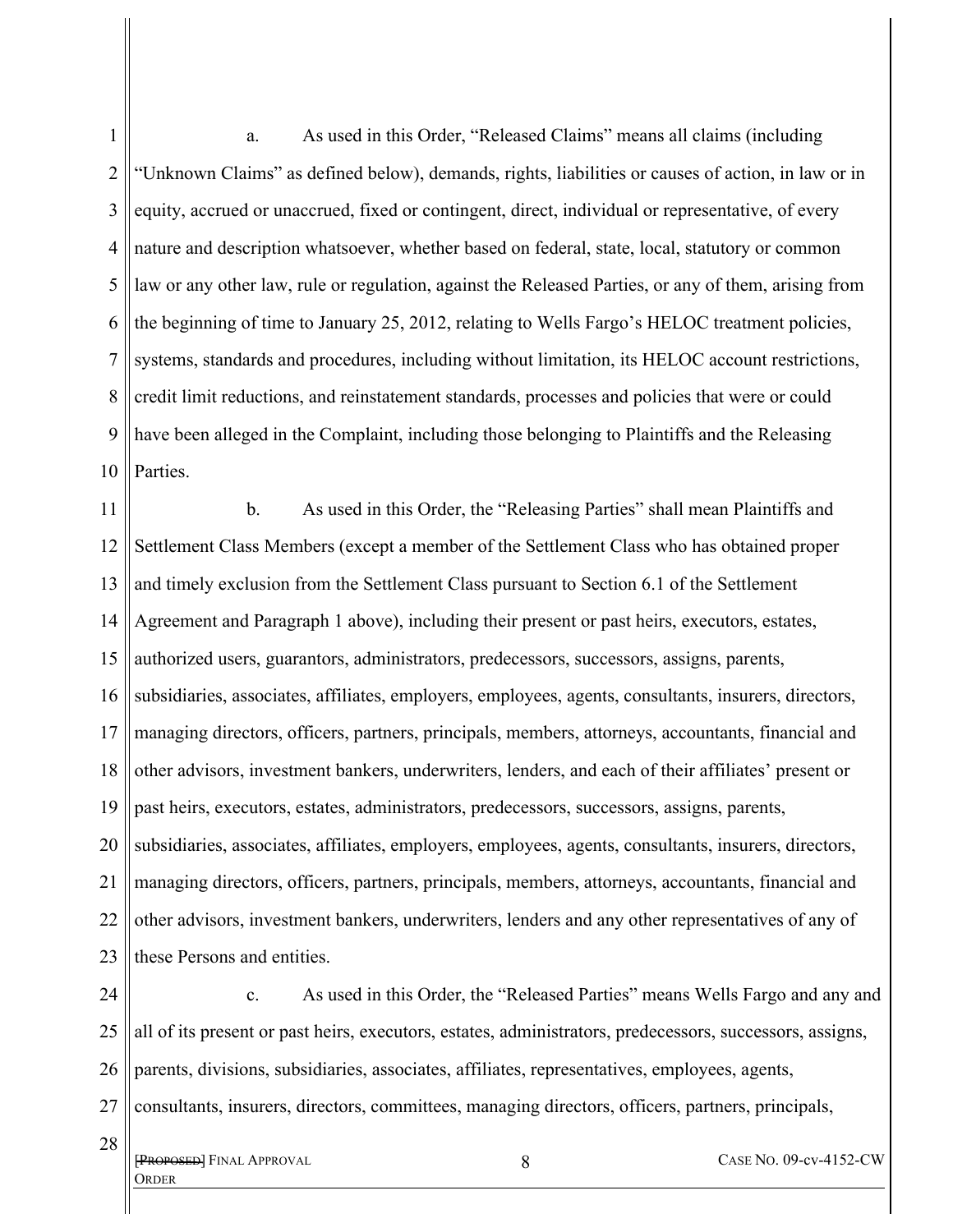1 2 3 4 5 6 7 8 9 10 11 members, attorneys, accountants, financial and other advisors, investment bankers, underwriters, shareholders, lenders, auditors, investment advisors, legal representatives, successors in interest, assigns and Persons, firms, trusts, trustees, corporations, officers, directors, other individuals or entities in which Wells Fargo Bank, N.A. has a controlling interest or which is related to or affiliated with any of them or any other representatives of any of these Persons and entities including each of their affiliates' present or past heirs, executors, estates, administrators, predecessors, successors, assigns, parents, subsidiaries, associates, affiliates, employers, employees, agents, consultants, insurers, directors, managing directors, officers, partners, principals, members, attorneys, accountants, financial and other advisors, investment bankers, underwriters, shareholders, lenders, auditors, investment advisors, legal representatives, successors in interest, assigns and Persons, firms, trusts, corporations, officers, and directors.

12 13 14 15 16 17 18 19 20 21 22 23 24 25 26 27 17. The Court awards to Class Counsel \$1,470,000.00 as reasonable attorneys' fees and costs. The Court finds this amount to be reasonable in that it represents a multiplier of 1.07. When Class Counsel's reimbursable expenses of \$37,463.57 are subtracted from the \$1,470,000 figure, the resulting "fees" equal \$1,432,536.43. A multiplier of approximately 1.07 is thus required to be applied to equal the fees awarded. Class Counsel provided the Court with documentation and sworn declarations supporting a lodestar of \$1,339,050. Specifically, Class Counsel expended 2,944.10 hours in investigating, litigating, and resolving this case. Additionally, Class Counsel identified each attorney working on the case and his or her corresponding billable rate. The Court finds the rates charged to be appropriate and reasonable and that the hourly rates are in line with comparable market rates. The Court finds the hours expended to be reasonable when compared with the time and effort put forth by Class Counsel in investigating, litigating, and resolving this case, as well as in light of the results achieved for the Settlement Class. Accordingly, the fee award of \$1,470,000 is reasonable when achieved by enhancing the lodestar of \$1,339,050 by 1.07 multiplier and adding \$37,643.57 in costs incurred by Class Counsel. The Court additionally finds this amount fair and reasonable based upon a percentage of recovery cross check. According to Plaintiffs' expert's calculations, the fee award represents between 14.38% and 16.1% of the minimal class recovery. In

[PROPOSED] FINAL APPROVAL **ORDER** 

28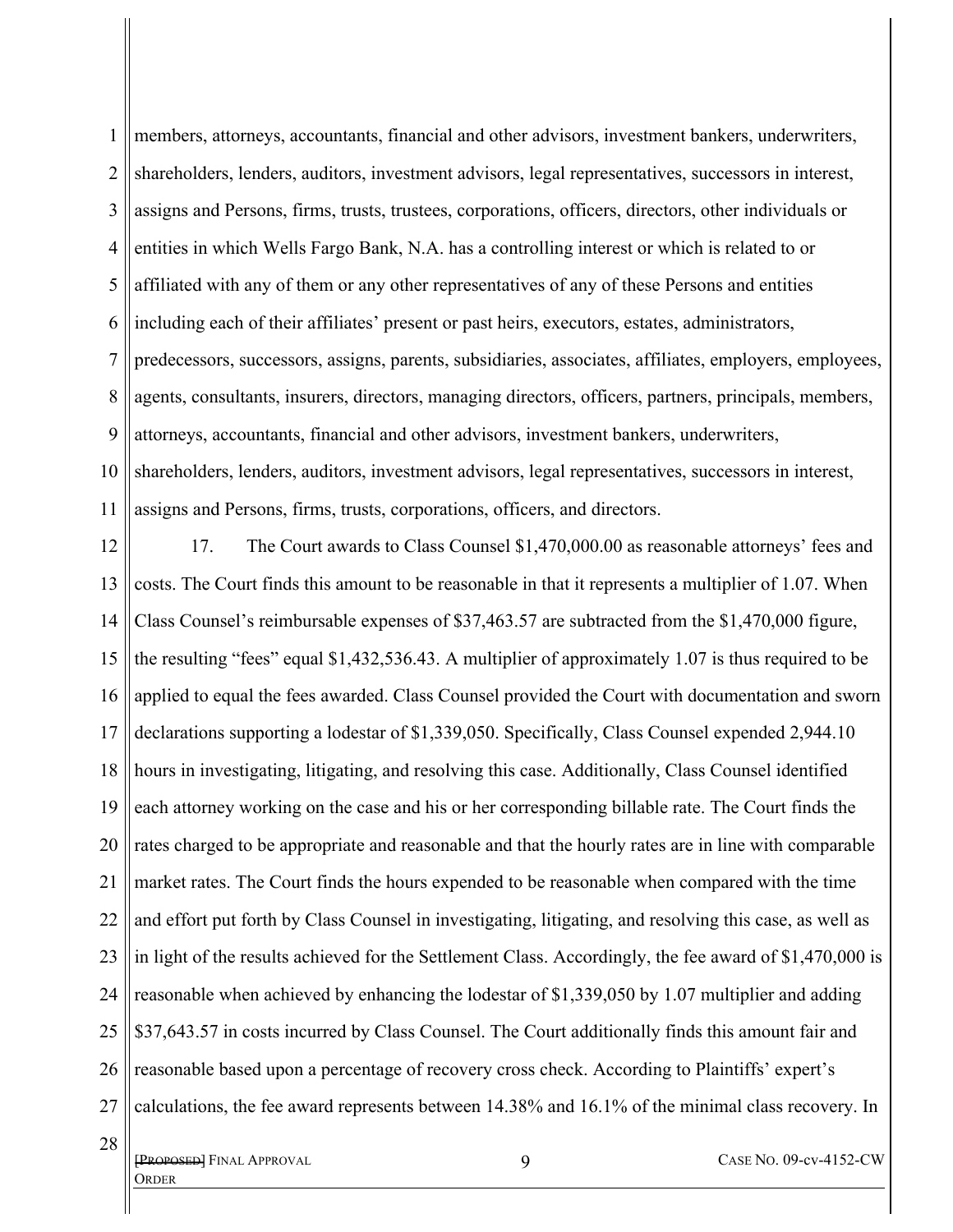1 2 light of a 25% "benchmark" established in this Circuit, the fee award well below the benchmark is fair and reasonable.

3 4 18. Defendant shall pay the Fee Award pursuant to and in the manner provided by the terms of the Settlement Agreement.

5 6 7 8 9 10 19. The Court awards an Incentive Award in the collective amount of \$30,000.00 for the named Plaintiffs' roles as Class Representatives for taking on the risks of litigation and helping achieve the results to be made available to the Settlement Class as follows: \$6,000 to Marika Hamilton, \$6,000 to Michael Hickman, \$6,000 to Jeffery Yellin, \$6,000 to Ellen Yellin, and \$6,000 to Brendan O'Leary. Such payments shall be made pursuant to and in the manner provided by the terms of the Settlement Agreement.

11 12 13 14 15 16 17 18 19 20. "Unknown Claims" means claims that could have been raised in these Actions, and that the Plaintiffs or any or all other Persons and entities whose claims are being released, or any of them, do not know or suspect to exist, which, if known by him, her or it, might have affected his, her or its decision to accept this agreement to release the Released Parties or the Released Claims or might affect his, her or its decision to agree, object or not to object to the Settlement. Upon the Effective Date, Plaintiffs and all other Persons and entities whose claims are being released shall be deemed to have, and shall have, expressly waived and relinquished, to the fullest extent permitted by law, the provisions, rights and benefits of § 1542 of the California Civil Code, which provides as follows:

A GENERAL RELEASE DOES NOT EXTEND TO CLAIMS WHICH THE CREDITOR DOES NOT KNOW OR SUSPECT TO EXIST IN HIS OR HER FAVOR AT THE TIME OF EXECUTING THE RELEASE, WHICH IF KNOWN BY HIM OR HER MUST HAVE MATERIALLY AFFECTED HIS OR HER SETTLEMENT WITH THE DEBTOR.

20

21

22

23 24 25 26 27 28 [PROPOSED] FINAL APPROVAL **ORDER** 10 CASE NO. 09-cv-4152-CW 21. Upon the Effective Date, Plaintiffs and all other Persons and entities whose claims are being released, also shall be deemed to have, and shall have, waived any and all provisions, rights and benefits conferred by any law of any state or territory of the United States, or principle of common law, or the law of any jurisdiction outside of the United States, which is similar, comparable or equivalent to § 1542 of the California Civil Code. Plaintiffs acknowledge that they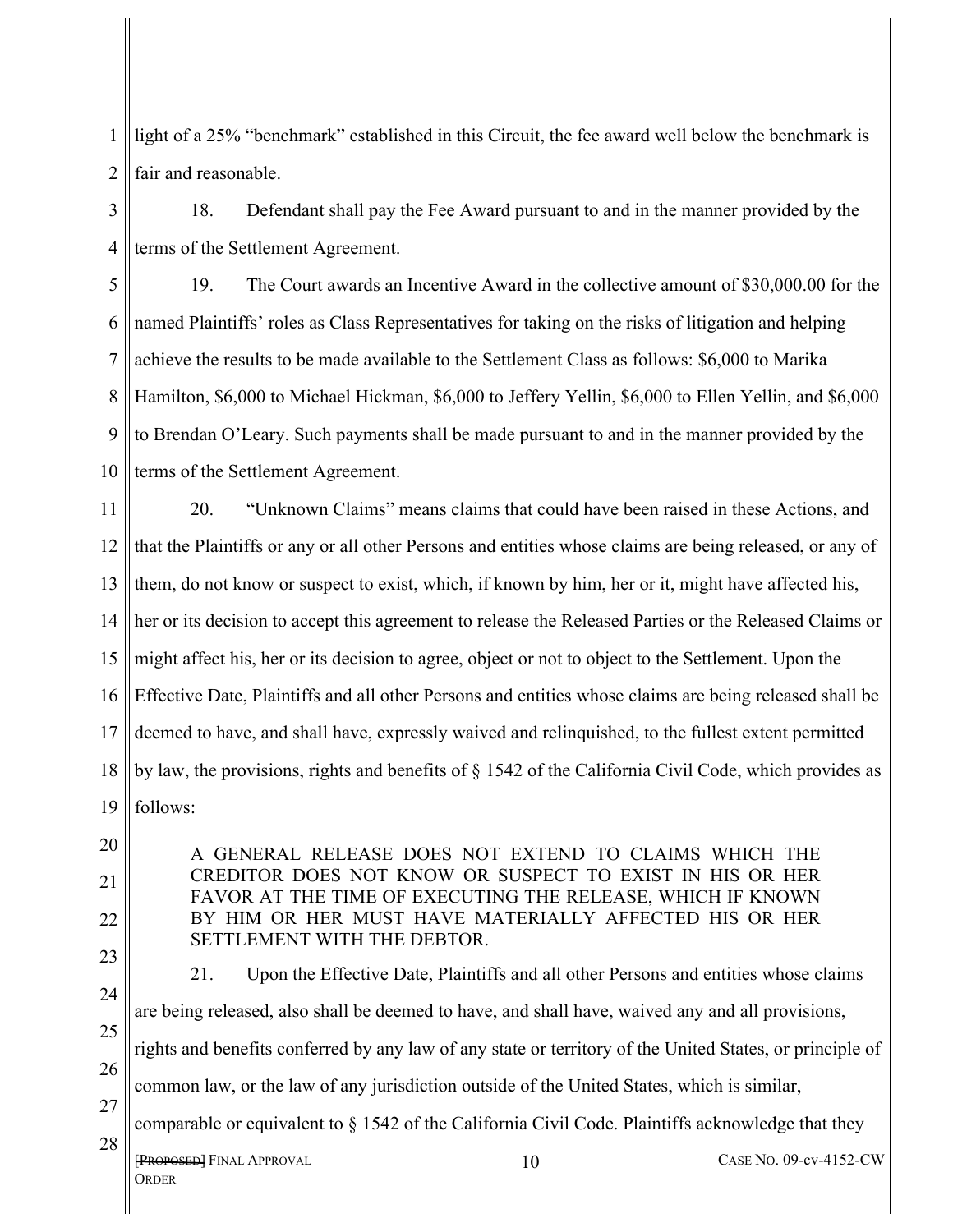1 2 3 4 may discover facts in addition to or different from those that they now know or believe to be true with respect to the subject matter of this release or the law applicable to such claims may change, but that it is their intention to finally and forever to settle and release the Released Claims, notwithstanding any Unknown Claims they may have, as that term is defined in this Paragraph.

5 6 22. Whether or not the Effective Date occurs or this Agreement is terminated, neither this Agreement, nor any act performed or document executed pursuant to or in furtherance thereof:

7 8 9 10 11 a. Is, may be deemed, or shall be used, offered or received against the Released Parties, or each or any of them, as an admission, concession or evidence of, the validity of any Released Claims, the truth of any fact alleged by the Plaintiffs, the deficiency of any defense that has been or could have been asserted in the Litigation, or of any alleged wrongdoing, liability, negligence, or fault of the Released Parties, or any of them;

12 13 14 b. Is, may be deemed, or shall be used, offered or received against Wells Fargo, as an admission, concession or evidence of, any fault, misrepresentation or omission with respect to any statement or written document approved or made by the Released Parties;

15 16 17 18 19 c. Is, may be deemed, or shall be used, offered or received against Plaintiff or the Class, or each or any of them, as an admission, concession or evidence of, the infirmity or strength of any claims raised in the Actions, the truth or falsity of any fact alleged by Wells Fargo, or the availability or lack of availability of meritorious defenses to the claims raised in the Litigation;

20 21 22 23 24 25 26 27 d. Is, may be deemed, or shall be used, offered or received against the Released Parties, or each or any of them, as an admission or concession with respect to any liability, negligence, fault or wrongdoing as against any Parties, in any civil, criminal or administrative proceeding in any court, administrative agency or other tribunal. However, the Agreement, and any acts performed and/or documents executed in furtherance of or pursuant to this Agreement may be used in any proceedings as may be necessary to effectuate the provisions of this Agreement. However, if this Agreement is approved by the Court, any Party or any of the Released Parties may file this Agreement and/or the Judgment in any action that may be brought against such Party or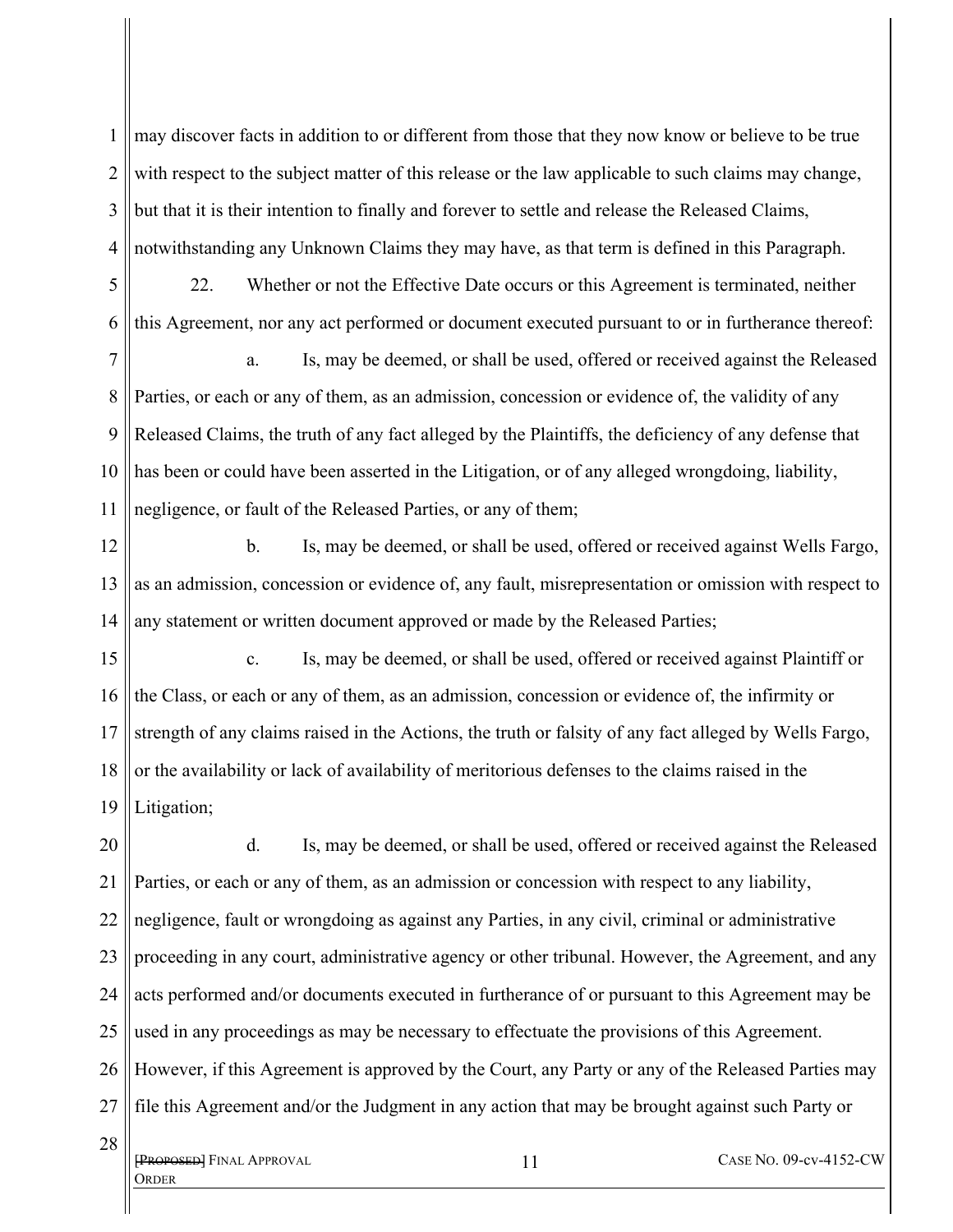1 2 3 Parties in order to support a defense or counterclaim based on principles of res judicata, collateral estoppel, release, good faith settlement, judgment bar or reduction or any other theory of claim preclusion or issue preclusion or similar defense or counterclaim in this Action;

4 5 6 7 e. Is, may be deemed, or shall be construed against Plaintiffs and the Classes, or each or any of them, or against the Released Parties, or each or any of them, as an admission or concession that the consideration to be given hereunder represents an amount equal to, less than or greater than that amount that could have or would have been recovered after trial; and

8 9 10 11 12 f. Is, may be deemed, or shall be construed as or received in evidence as an admission or concession against Plaintiffs and the Classes, or each and any of them, or against the Released Parties, or each or any of them, that any of Plaintiffs' claims are with or without merit or that damages recoverable in the Actions would have exceeded or would have been less than any particular amount.

13 14 15 23. The Court shall retain jurisdiction with respect to implementation and enforcement of the terms of this Agreement, and all Parties hereto submit to the jurisdiction of the Court for purposes of implementing and enforcing this Agreement.

16 17 24. The Objections filed by Jon and Judith Craig and Kevin and Leona Joseph, having been heard and considered, are hereby overruled.

18 19 20 21 25. Based upon the Court's finding that there is no just reason for delay of enforcement or appeal of this Order notwithstanding the Court's retention of jurisdiction to oversee implementation and enforcement of the Settlement Agreement, the Court directs the Clerk to enter final judgment pursuant to Federal Rule of Civil Procedure 54(b).

| 22 | IT IS SO ORDERED, this 14th day of | May    | , 2012.                       |
|----|------------------------------------|--------|-------------------------------|
| 23 |                                    | Enter: |                               |
| 24 |                                    |        |                               |
| 25 |                                    |        | d'States District Court Judge |
| 26 |                                    |        |                               |
| 27 |                                    |        |                               |
| 28 | [PROPOSED] FINAL APPROVAL          | 12     | CASE No. 09-cv-4152-CW        |

**ORDER**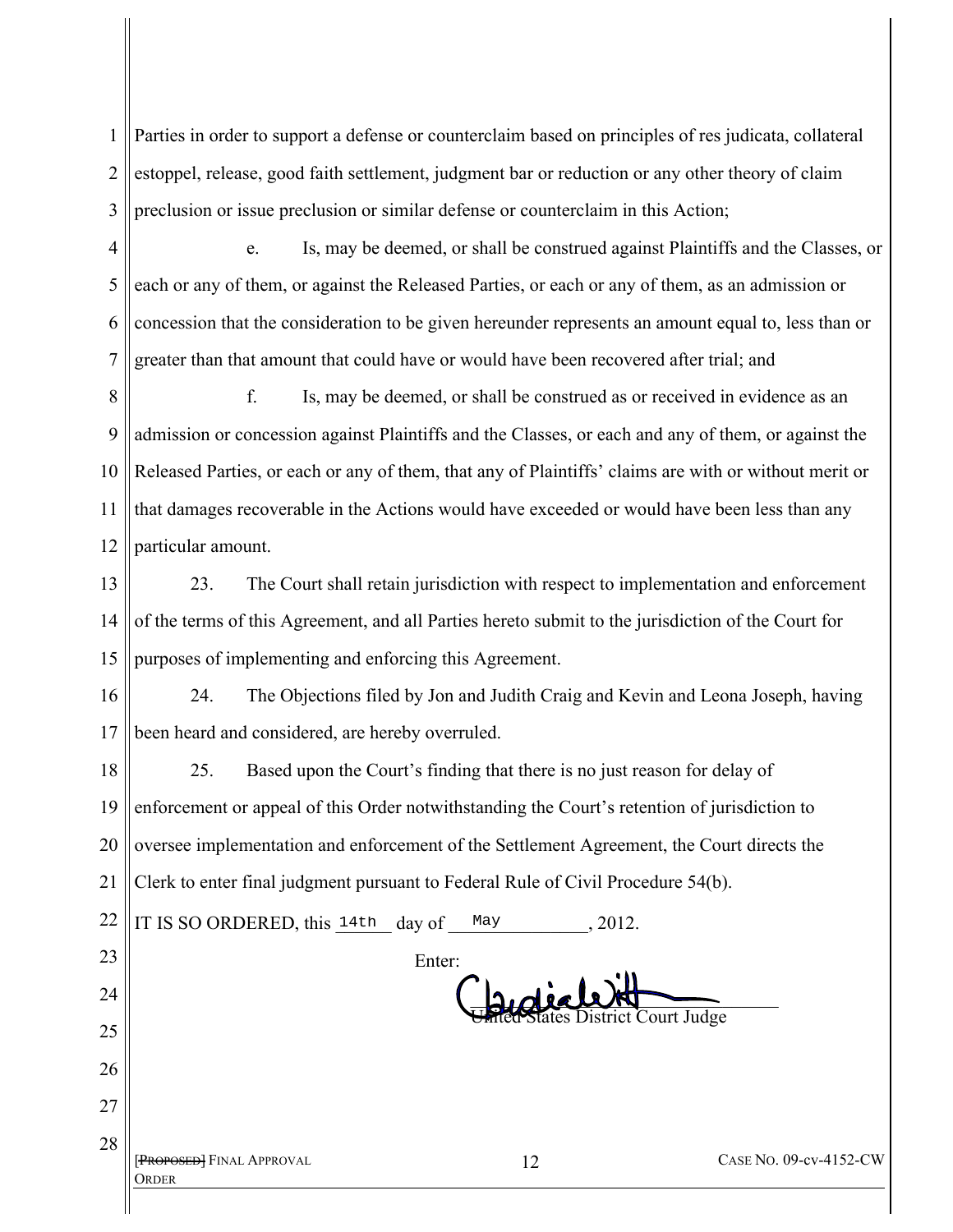| 1              | <b>ADDENDUM A</b>                             |                         |
|----------------|-----------------------------------------------|-------------------------|
| $\overline{2}$ | <b>TIMELY EXCLUSIONS</b>                      |                         |
|                | <b>NAME</b>                                   | <b>ADDRESS</b>          |
| 3              | AKHTAR, IMRAN                                 | WOODBRIDGE, VA          |
| 4              | ALBANO, MARK J                                | WILBRAHAM, MA           |
| 5              | ALLEN, FRANCES AMELIA                         | NORCROSS, GA            |
|                | ALLEN, ROBERT D AND NELL GENEVA               | <b>SURPRISE, AZ</b>     |
| 6              | ALVARENGA, SANDRA A                           | EVERETT, MA             |
| 7              | AMARAL, JOSEPH JR AND DENISE                  | UNION CITY, CA          |
|                | ANDREWS, HARRISON L                           | PEORIA, AZ              |
| 8              | ANDREWS, KELLY ANN                            | PEORIA, AZ              |
| 9              | ARCHULETTA, LYNN B                            | LOVELAND, CO            |
| 10             | ARMSTRONG, LARRY                              | CHICO, CA               |
|                | <b>AVIEL, SIMON D</b>                         | SAN MATEO, CA           |
| 11             | <b>BABU, ANTONY R</b>                         | <b>SAN RAMON, CA</b>    |
| 12             | <b>BACKLUND, CARL SCOTT</b>                   | BREA, CA                |
|                | BAILEY, JOSEPH L AND BENNETT, NANCY L         | CHAMBLEE, GA            |
| 13             | BAILEY, RICHARD DONALD AND KATHLEEN           | RIVERSIDE, CA           |
| 14             | <b>BARNES, CHRIS</b>                          | WEST HARTFORD, CT       |
| 15             | BARTHOLOMEW, CHARLES JR                       | ALLENTOWN, PA           |
|                | <b>BELL, ANGELA A</b>                         | ELLENDALE, MN           |
| 16             | BENNETT, ANTHONY                              | WEST PALM BEACH, FL     |
| 17             | BERTRAM, DAVID R AND HEIDI                    | <b>WILKES BARRE, PA</b> |
|                | BEW, RICHARD T                                | LA JOLLA, CA            |
| 18             | <b>BIGALBAL, JOHN R</b>                       | LEESBURG, VA            |
| 19             | <b>BOCANEGRA, SALMA</b>                       | SOMERS POINT, NJ        |
|                | <b>BOCKMAN, LYLE B</b>                        | DENVER, CO              |
| 20             | <b>BOOL, RICHARD A</b>                        | TUCSON, AZ              |
| 21             | BORGER, JAMES W AND MARY M                    | <b>GLENSIDE, PA</b>     |
| 22             | BROKASKI, FREDERICK W AND PAULINE C           | <b>GOLETA, CA</b>       |
|                | <b>BROWN, HENRY L</b>                         | FLORENCE, SC            |
| 23             | <b>BROWN, TRAVIS L</b>                        | SACRAMENTO, CA          |
| 24             | BRUNER, DEAN T AND LEWIS CAROLYN A            | KISSIMMEE, FL           |
|                | <b>BULLIS, LENA V</b>                         | STRONGSVILLE, OH        |
| 25             | BYRD, JOHNNY AND BRENDA                       | LAKESIDE, CA            |
| 26             | CABELLO, APRIL L                              | CALDWELL, ID            |
| 27             | CABELLO, MARTY J                              | CALDWELL, ID            |
|                | CAMBRON, ROBERT                               | PALMER, AK              |
| 28             | 13<br><b>PROPOSED</b> FINAL APPROVAL<br>Order | CASE NO. 09-cv-4152-CW  |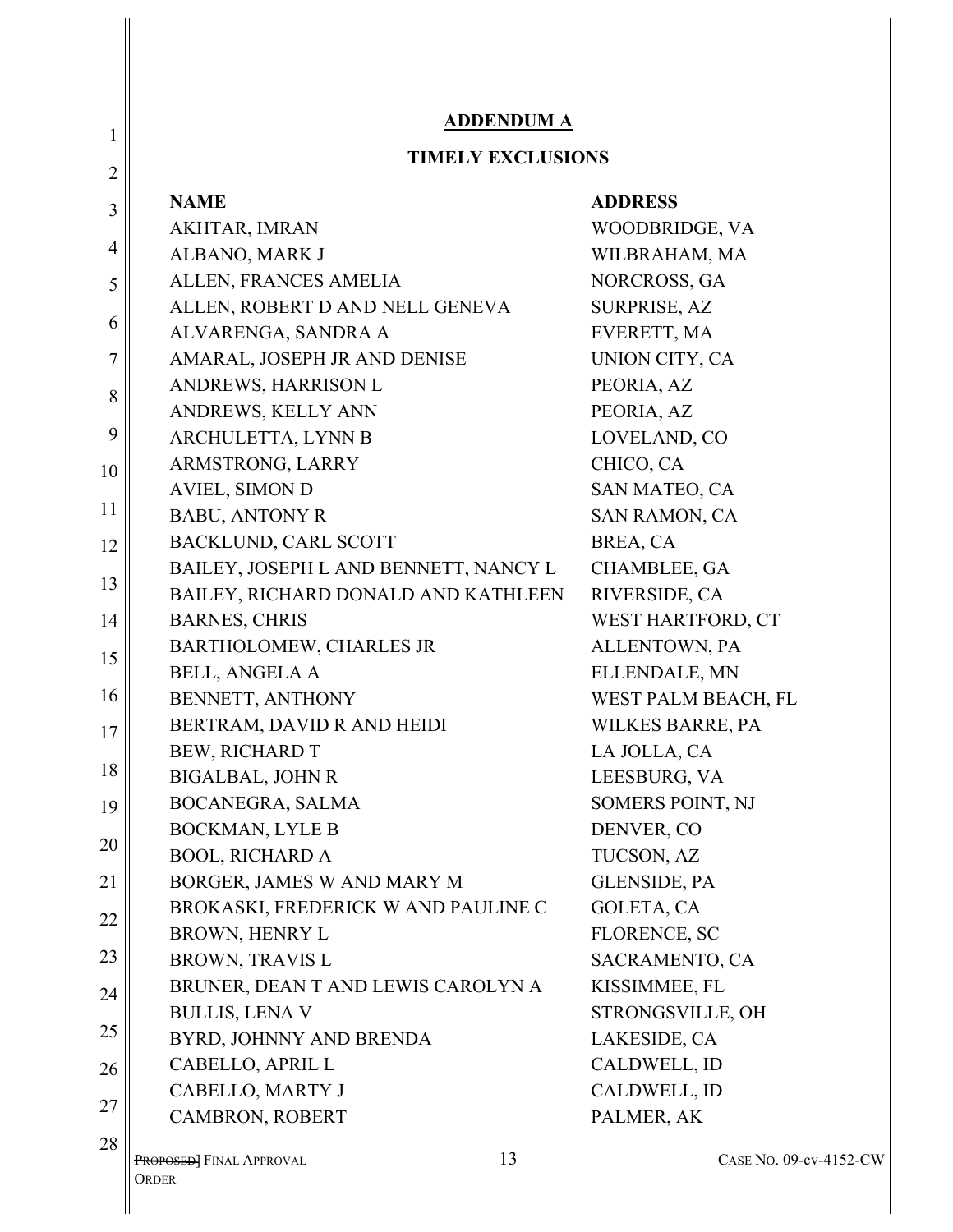| 1<br>2         | CAPELL, ZACHARY D                                    |                         |
|----------------|------------------------------------------------------|-------------------------|
|                |                                                      | BEND, OR                |
|                | CARBONE, JOHN                                        | ALLENWOOD, NJ           |
| 3              | <b>CARTER, JOSEPHINE J</b>                           | SARASOTA, FL            |
|                | CASTILLO, DAVID E AND SARAH H                        | CARMEL VALLEY, CA       |
| 4              | CECHINI, DANIEL J AND SUSAN K                        | MORRISON, CO            |
| 5              | CELLA, MARY B                                        | COMMERCE CITY, CO       |
| 6              | CHAFEE, VELERIE MASTEN                               | RICHMOND, VA            |
|                | CHANDLER, LISBETH A                                  | HERNDON, VA             |
| $\overline{7}$ | <b>CHANDY, MATHEWS P</b>                             | LAWRENCEVILLE, GA       |
| 8              | CHARIVUKALAYIL, MATHEW THOMAS AND<br>MATHEW, LALITHA | CHELTENHAM, PA          |
| 9              | <b>CHASSE, MARKE E</b>                               | PORTLAND, OR            |
| 10             | CHINYE, EZIAFA N                                     | MIRAMAR, FL             |
|                | <b>COLLINS, PAMELA W</b>                             | ATLANTA, GA             |
| 11             | CONNOLLY, THOMAS T                                   | LAS VEGAS, NV           |
| 12             | COOPER, HUGH L AND NANCY D                           | VISTA, CA               |
|                | COOPER, ROBERT                                       | SHERMAN OAKS, CA        |
| 13             | COPPENBARGER, GARY SCOTT                             | NAPLES, FL              |
| 14             | <b>CRATER, BARBARA S</b>                             | RICEVILLE, TN           |
| 15             | CRAWFORD, BILLY D AND GAIL C                         | <b>BARTOW, FL</b>       |
|                | CROCKRELL, CHARLES                                   | <b>BROWNS MILLS, NJ</b> |
| 16             | DANEVICH, MICHELE A                                  | GILBERT, AZ             |
| 17             | DE LEO, GLORIA J                                     | SAN DIEGO, CA           |
|                | DICKIE, JOHN                                         | VIRGINIA BEACH, VA      |
| 18             | DIVIRIGILO, NICHOLAS A                               | HIGHLAND MILLS, GA      |
| 19             | DYER, STEVAN                                         | FT LAUDERDALE, FL       |
|                | EASTMAN, BRENT MICHAEL                               | GAITHERSBURG, MD        |
| 20             | <b>ESCALANTA, RICHARD</b>                            | RCH CUCAMONGA, CA       |
| 21             | FAIRCHILD, LAIRD A                                   | <b>SOUTHLAKE, TX</b>    |
| 22             | FARMER, JOHN L                                       | MORROW, GA              |
|                | FERRIS, SAM                                          | SAN JOSE, CA            |
| 23             | FLOISAND, DAVID K                                    | <b>FARMINGTON, UT</b>   |
| 24             | FOGLEMAN, LINDA H                                    | LIBERTY, NC             |
|                | <b>GALLAGHER, DOLORES A</b>                          | KENT, OH                |
| 25             | GEYER, JUDY ANN                                      | CAPE CORAL, FL          |
| 26             | <b>GOLDSTEIN, COREY</b>                              | SAN DIEGO, CA           |
| 27             | <b>GRAVES, RICHARD M</b>                             | PRESCOTT, AZ            |
|                | <b>GRIGEL, ANN E</b>                                 | HAMEL, MN               |
| 28             | 14<br><b>PROPOSED</b> FINAL APPROVAL<br>ORDER        | CASE No. 09-cv-4152-CW  |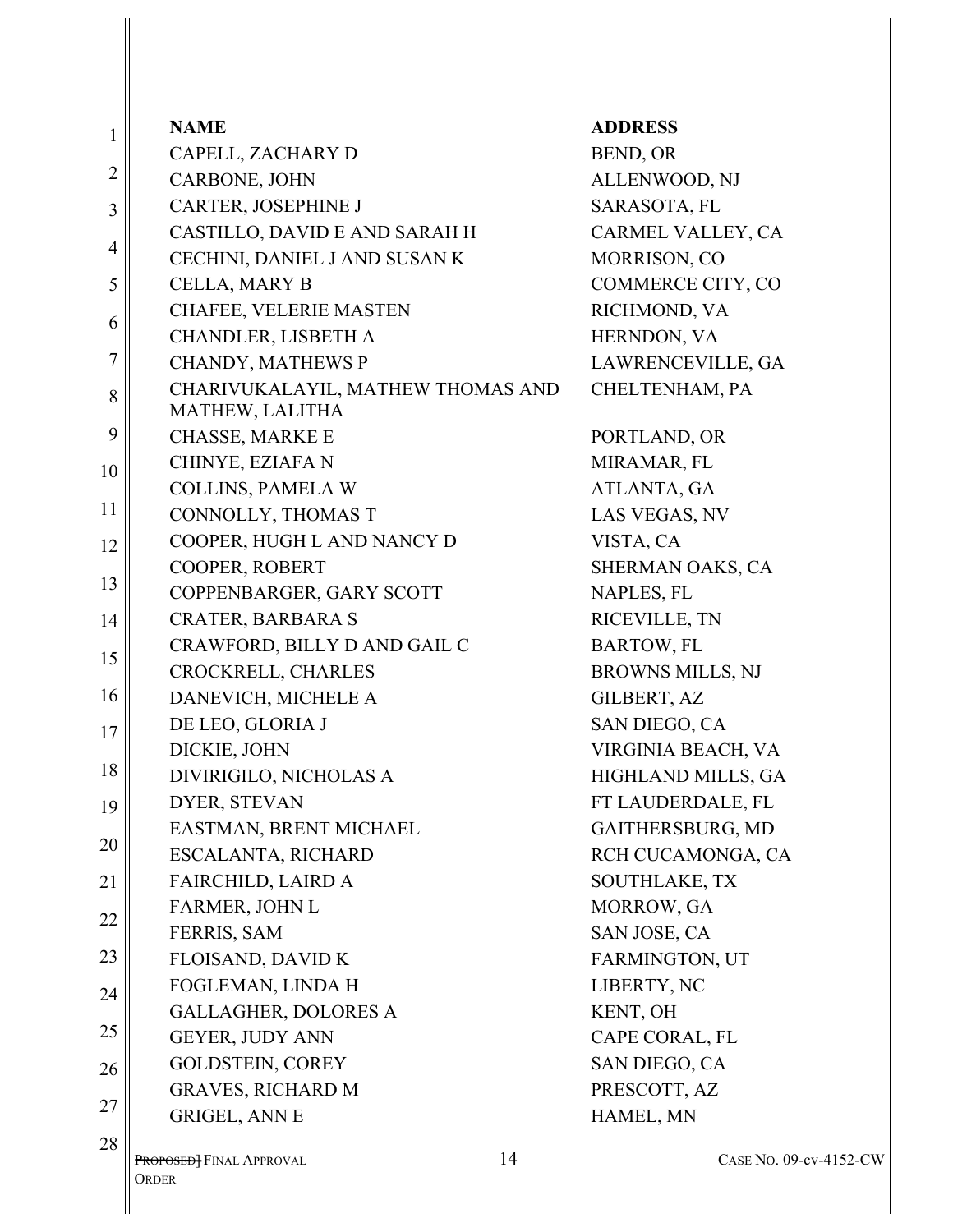| 1              | <b>NAME</b>                                                    |    | <b>ADDRESS</b>                                 |
|----------------|----------------------------------------------------------------|----|------------------------------------------------|
| $\overline{2}$ | GRINNELL, ROBERT D AND SUSAN A                                 |    | HENDERSON, NV                                  |
|                | <b>GUARDABASCIO, JOSPEH F JR</b><br>HAAS, EDWARD L AND MARYANN |    | <b>CLEARWATER, FL</b><br>PONTE VEDRA BEACH, FL |
| 3              |                                                                |    |                                                |
| $\overline{4}$ | HANIS, CHRISTINA R                                             |    | SWEDESBORO, NJ                                 |
| 5              | HARRIS, RONALD C<br>HEBEIN, JOSEPH                             |    | NEWBURY PARK, CA                               |
|                | HECKERT, BERNICE                                               |    | SUNRISE, FL<br>SAVANNAH, GA                    |
| 6              | HEDGCOTH, JOHN R                                               |    | MESA, AZ                                       |
| $\overline{7}$ | HELLEGERS, GORDON                                              |    | NORTH SAN JUAN, CA                             |
|                | HERNANDEZ, RAFAEL A                                            |    | BAY POINT, CA                                  |
| 8              | HICKS, KENNETH L AND ARLENE                                    |    | <b>CUMMING, GA</b>                             |
| 9              | HILL, PATRICIA LILIANA                                         |    | MONTAGUE, NJ                                   |
|                | HOFFMAN, JOSHUA A                                              |    | <b>WARRENTON, VA</b>                           |
| 10             | HOHN, PAULA                                                    |    | DENVER, CO                                     |
| 11             | HOLLMANN, GEMMA B                                              |    | SAN DIEGO, CA                                  |
| 12             | HUGHES, TERENCE M AND SUSAN M                                  |    | PEABODY, MA                                    |
|                | IACABUCCI, JAMES                                               |    | MIAMI BEACH, FL                                |
| 13             | <b>IBSEN, DIANNE</b>                                           |    | TOLLESON, AZ                                   |
| 14             | ISHMAL GREEN, VELMA P                                          |    | <b>COLUMBIA, SC</b>                            |
|                | JANKOWIAK, KENNETH A AND MARY J                                |    | KILLEN, AL                                     |
| 15             | JAY, RUTH                                                      |    | OZONA, FL                                      |
| 16             | JINDELL, AYAD AND LEILA                                        |    | RANCHO PALOS VERDES, CA                        |
| 17             | JOHNSEN, ROY S AND VIRGINIA M                                  |    | STUART, FL                                     |
|                | JOHNSON, DIANA J                                               |    | PALM BEACH, FL                                 |
| 18             | JOHNSON, RODNEY H                                              |    | PEORIA, AZ                                     |
| 19             | JOHNSON, TODD C                                                |    | ALLENTOWN, PA                                  |
| 20             | JONES, RANDY AND CATHERINE T                                   |    | CARLSBAD, CA                                   |
|                | KAFF, DERREK B AND PATRICIA L                                  |    | ROSEVILLE, CA                                  |
| 21             | KIRKPATRICK, THOMAS                                            |    | SIMI VALLEY, CA                                |
| 22             | KITTLESON, SCOTT S AND KATHY L                                 |    | COON RAPIDS, MN                                |
|                | KJOLHAUG, ANDREW J                                             |    | ROSEMOUNT, MN                                  |
| 23             | KNOEBEL, ROBERT S                                              |    | NYACK, NY                                      |
| 24             | KOOPMAN, THELMA L                                              |    | SEBASTIAN, FL                                  |
| 25             | <b>KRABILL, LAURA E</b>                                        |    | RALEIGH, NC                                    |
|                | KRAMER, BARBARA                                                |    | KENNETH CITY, FL                               |
| 26             | KRUTCIK, JAMES                                                 |    | MISSION VIEJO, CA                              |
| 27             | KRUTCIK, SUSAN                                                 |    | MISSION VIEJO, CA                              |
|                | KUCERA, CHRISTOPHER                                            |    | PLAINFIELD, IL                                 |
| 28             | PROPOSED-FINAL APPROVAL                                        | 15 | CASE NO. 09-cv-4152-CW                         |
|                | Order                                                          |    |                                                |
|                |                                                                |    |                                                |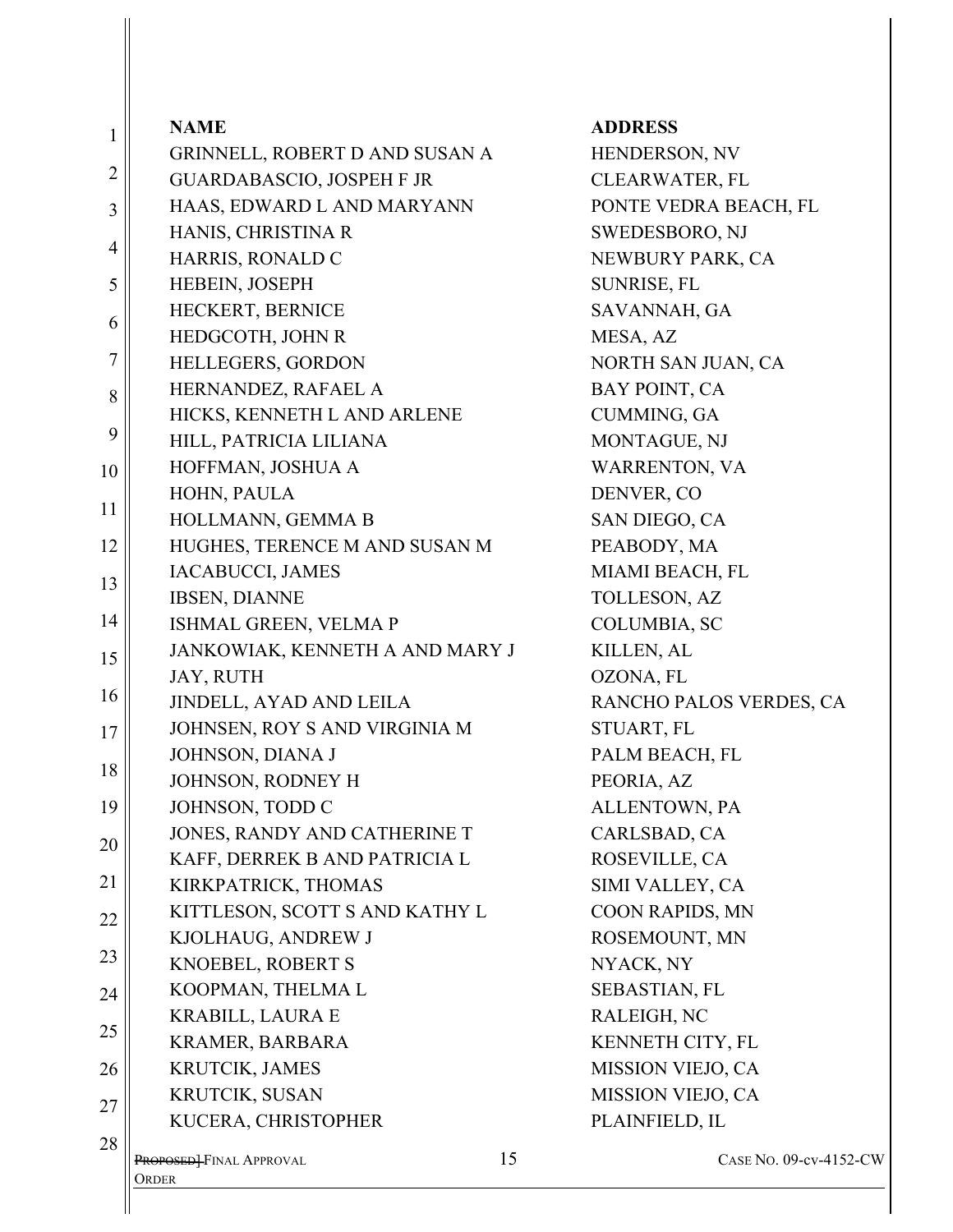| $\mathbf{1}$   | <b>NAME</b>                        | <b>ADDRESS</b>           |
|----------------|------------------------------------|--------------------------|
|                | LAMBERT, JEFFREY D                 | <b>SURPRISE, AZ</b>      |
| $\overline{2}$ | LAMORTE, ROBERT C AND MARILYN S    | HENDERSON, NV            |
| 3              | LARSON, SCOTT D                    | DICKINSON, ND            |
|                | LATCH, NANCY V                     | TREVOSE, PA              |
| $\overline{4}$ | LATOUR, JASON                      | <b>SAINT HELENS, OR</b>  |
| 5              | LAVOIE, RAYMOND M AND THRESA P     | LAMOILLE, NV             |
| 6              | LEMMON, LEX R                      | TUCSON, AZ               |
|                | LEONE, JOHN J                      | SAN DIEGO, CA            |
| $\tau$         | LERYNE, DAVID H AND GONZALEZ,      | MIAMI LAKES, FL          |
| 8              | <b>CARIDAD M</b>                   |                          |
|                | LIEBEL, NANCY                      | PENFIELD, NY             |
| 9              | LORENCE, HARRIET                   | CENETENNIAL, CO          |
| 10             | LOVETT, TERRENCE                   | PHILADELPHIA, PA         |
| 11             | LUNDELL, MARGARET I                | FARGO, ND                |
|                | LYNONS, HUGH G AND DOREEN          | LAKE MARY, FL            |
| 12             | MACLENNAN, LINDA LOUIS             | SIMI VALLEY, CA          |
| 13             | MAJORS, JEFFREY                    | BOISE, ID                |
|                | MANNING, CARY P                    | NAVARRE, FL              |
| 14             | <b>MAPES, KATHLEEN</b>             | TUCSON, AZ               |
| 15             | MARICIC, NICK J                    | MURRIETA, CA             |
|                | <b>MARTIN, TITUS W</b>             | KIRKWOOD, PA             |
| 16             | MARTINEZ, GINA C                   | MANTECA, CA              |
| 17             | MATHENY, MARTIN                    | SAINT CROIX FALLS, WI    |
| 18             | MAUER ELLIOTT, ADAM C              | MINNEAPOLIS, MN          |
|                | MAUER ELLIOTT, LISA N              | MINNEAPOLIS, MN          |
| 19             | MAZZIE, KEN J                      | PALM COAST, FL           |
| 20             | MCCLURE, YVONNE C                  | VENETIA, PA              |
|                | MCKAY, ROBERT B                    | EASTFORD, CT             |
| 21             | MEADOR, THOMAS C AND ELLEN HEPBURN | EL CAJON, CA             |
| 22             | MERRILL, FRANK E                   | JONESBORO, GA            |
|                | MIRANDA, CARLOS A                  | <b>BURKE, VA</b>         |
| 23             | MONEYHAN, LINDEL                   | MIDDLEBURG, FL           |
| 24             | MONFREDI, ANTHONY J AND MARY J     | <b>SCHNECKSVILLE, PA</b> |
| 25             | MONTELONGO, EDWARD                 | MOORPARK, CA             |
|                | MOORE, EDWIN NEAL                  | RENO, NV                 |
| 26             | MORRIS, GREGORY                    | ALPHARETTA, GA           |
| 27             | MORRISON, MICHAEL W                | BOISE, ID                |
|                | MOSHAVA, EDESSA                    | WINNETKA, CA             |
| 28             | 16<br>PROPOSED] FINAL APPROVAL     | CASE NO. 09-cv-4152-CW   |
|                | ORDER                              |                          |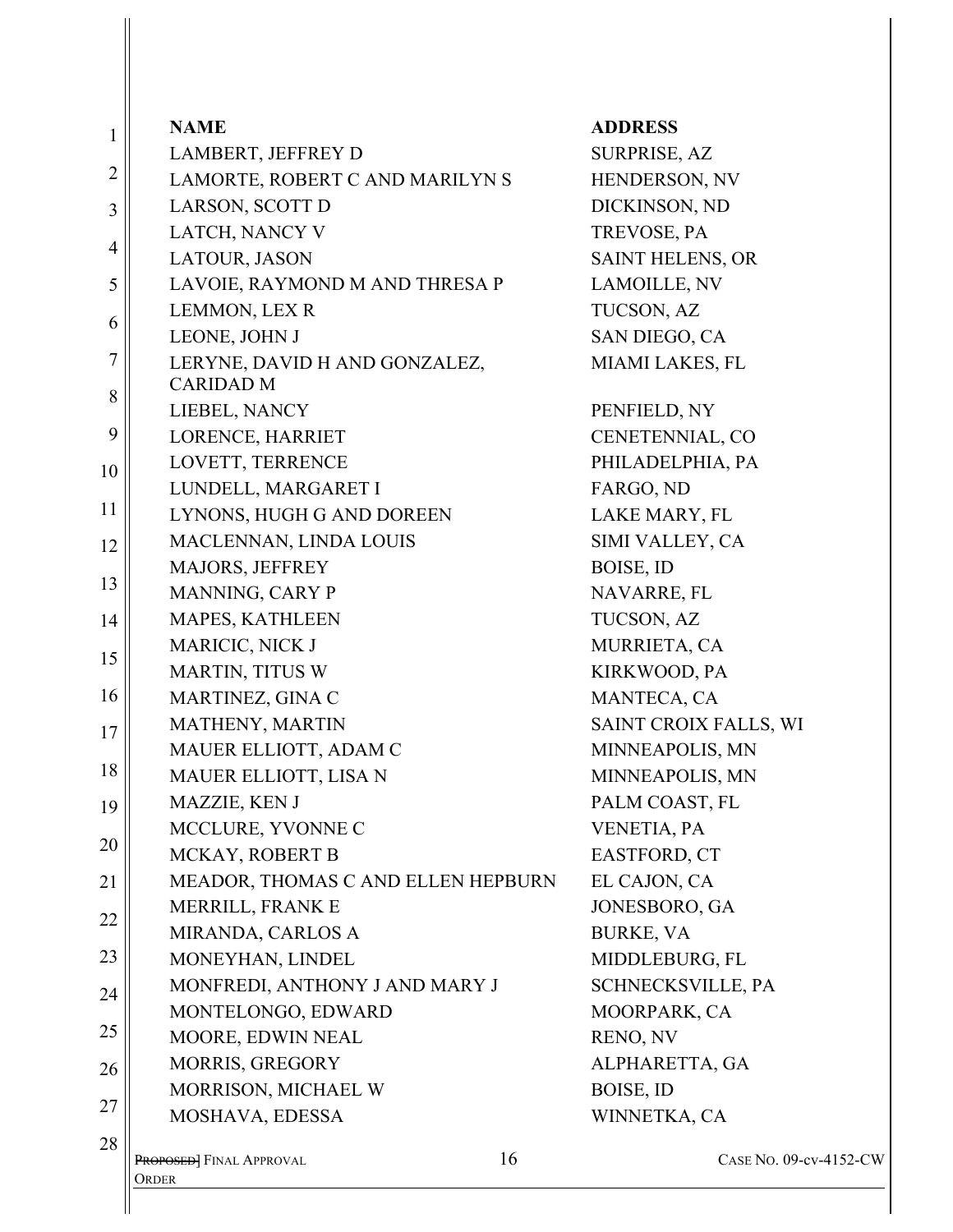| 1              | <b>NAME</b>                         |    | <b>ADDRESS</b>         |
|----------------|-------------------------------------|----|------------------------|
|                | MUNIER, NICOLE A                    |    | WATERBURY, CT          |
| $\overline{2}$ | NEER, KRISTEN F                     |    | FARMINGTON, NM         |
| $\overline{3}$ | NELSON, JENNIFER A                  |    | DENVER, CO             |
|                | NICHOLS, STEPHEN B                  |    | SHALIMAR, FL           |
| $\overline{4}$ | NOWAKOWSKI, THOMAS E JR             |    | NEW HOPE, PA           |
| 5              | NYQUIST, SHERYL                     |    | COTTAGE GROVE, MN      |
| 6              | OESER, CYNTHIA F                    |    | YUBA CITY, CA          |
|                | OLDHAM, WILLIAM                     |    | SALMON, ID             |
| $\overline{7}$ | OLIVER, EULALIA A                   |    | <b>BALTIMORE, MD</b>   |
| 8              | PALMER, DAVID D                     |    | ROCKVILLE, MD          |
|                | PARKER, ZANE W                      |    | <b>BURLEY, ID</b>      |
| 9              | PAYNE, LINDA MAY                    |    | TOMS RIVER, NJ         |
| 10             | PAYNE, TIMOTHY J                    |    | YORK, SC               |
|                | PERRY, KEITH D                      |    | ROSEVILLE, CA          |
| 11             | PESOLA, BRUCE                       |    | MARQUETTE, MI          |
| 12             | PETERSEN, KAREN L                   |    | LINCOLN, NE            |
| 13             | PETERSON, JAMES M                   |    | MARIETTA, GA           |
|                | PEZZI, LAURA                        |    | ROSEVILLE, CA          |
| 14             | PHILLIPS, DAVID E                   |    | LAWRENCEVILLE, GA      |
| 15             | PHILLIPS, JAMES S AND JULIA A       |    | LAKEWOOD, CO           |
|                | PHILLIPS, JOANNE                    |    | WHITTIER, CA           |
| 16             | PICCICACCO, HUGO AND JEAN           |    | PORT CHARLOTTE, FL     |
| 17             | POYNS, RICHARD C                    |    | SUMMERVILLE, SC        |
| 18             | PRETE, ANTHONY J AND JEAN ELIZABETH |    | SAINT JOHNS, FL        |
|                | RANZOLA, VICTOR                     |    | MIAMI, FL              |
| 19             | RASCHKE, WILLIAM AND JANET          |    | DEL MAR, CA            |
| 20             | RECCHIA, CAROL                      |    | SAINT CLAIR SHORES, MI |
|                | RICHARDS, MICHAEL E                 |    | LONGWOOD, FL           |
| 21             | RIVERA, RECHELLE                    |    | PHILADELPHIA, PA       |
| 22             | ROBERTS, ADRIAN O AND SANDRA        |    | PHOENIX, AZ            |
|                | ROBINSON, COLLEEN A                 |    | SAN RAMON, CA          |
| 23             | RODGERS, A RANDALL                  |    | FARMINGTON, NM         |
| 24             | ROMERO, ARIEL                       |    | HIALEAH, FL            |
| 25             | ROSSELLI, MARLENE                   |    | THOUSAND OAKS, CA      |
|                | ROTHSCHILD, JAMES A                 |    | WILTON, CT             |
| 26             | ROWE, PAUL L                        |    | SAN FRANCISCO, CA      |
| 27             | RUSSO, JOHN D                       |    | SARASOTA, FL           |
|                | SAIA, CHRISTOPHE H                  |    | MIAMI SHORES, FL       |
| 28             | <b>PROPOSED</b> FINAL APPROVAL      | 17 | CASE NO. 09-cy         |
|                | ORDER                               |    |                        |
|                |                                     |    |                        |

No. 09-cv-4152-CW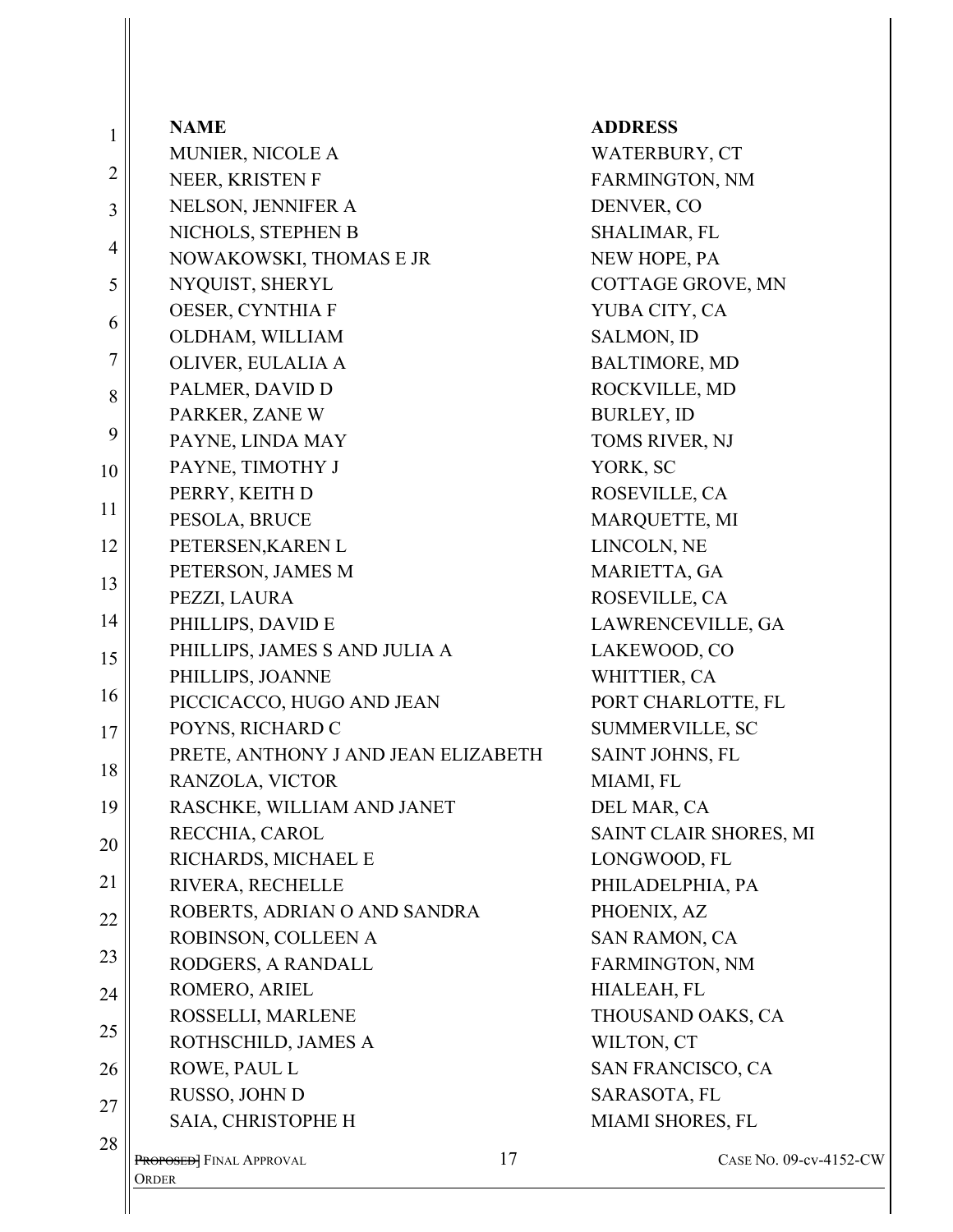| 1              | <b>NAME</b>                         | <b>ADDRESS</b>        |
|----------------|-------------------------------------|-----------------------|
|                | SANDVALL, ERIC                      | BEND, OR              |
| $\overline{2}$ | SANTORUM, JACOB                     | DOVER PLAINS, NY      |
| $\overline{3}$ | SARRIS, JOSEPH A                    | TARPON SPRINGS, FL    |
| 4              | SAUNDERS, BEN M                     | <b>BURLINGTON, NC</b> |
|                | SCHNEIDER, WILLIAM J                | GREELEY, CO           |
| 5              | SCHORTEMEYER, JOHN                  | PORT CHARLOTTE, FL    |
| 6              | <b>SCOTT, THOMAS E</b>              | MAPLE GROVE, MN       |
|                | <b>SEARLE, CHUCK</b>                | PRAIRIE VILLAGE, KS   |
| 7              | <b>SHAFFER, JOHN R</b>              | RED LION, PA          |
| 8              | SHELTON, LOIS A                     | STOUCHSBURG, PA       |
|                | SILVA, RAYMOND J AND MARGIE A       | SUN CITY, CA          |
| 9              | SIMON, HOWARD                       | WESTON, CT            |
| 10             | <b>SMALLING, JAMES D</b>            | LAKEWOOD, CA          |
| 11             | SMITH, CAROL L AND SHARON RUTH      | MARYSVILLE, CA        |
|                | SOMMERFIELD, ROGER C AND JANICE M   | ZUMBROTA, MN          |
| 12             | SONGSTAD, JOSHUA E                  | ARLINGTON, WA         |
| 13             | SPROUSE, JUDITH                     | MABLETON, GA          |
|                | STINSON, LOUELLA L                  | VESTAVIA, AL          |
| 14             | SUBRAMANI, KARTHIK                  | LIVERMORE, CA         |
| 15             | SURMACZ, ANDRZEJ                    | LAS VEGAS, NV         |
|                | <b>SURRENCY, TONY E</b>             | LUMBERTON, NJ         |
| 16             | SWEENEY, ROBERT A AND MERYL M       | SAN JUAN CAPO, CA     |
| 17             | TAAFFE, LINDA C                     | GAINESVILLE, GA       |
| 18             | TAUSER, TED C                       | HAZELWOOD, MO         |
|                | TINGLE, GARY                        | HOLIDAY, FL           |
| 19             | TOWNSEND, GREGORY K                 | CANTON, GA            |
| 20             | TRAYLOR, NAN M                      | MANASSAS, VA          |
|                | TURNER, ROBERT H                    | <b>BOCA RATON, FL</b> |
| 21             | VANDERBOGART, DAVID                 | BOOTON, NJ            |
| 22             | VASTA, DAVID                        | RALEIGH, NC           |
|                | VEITZER, SETH A                     | ERIE, CO              |
| 23             | VILLARS, TERRY W AND DEBORAH        | PHOENIX, AZ           |
| 24             | <b>VINCI, MARY ANN</b>              | SUN CITY CENTER, FL   |
| 25             | VINSON, ANTHONY R AND VINCON, TRACI | OCEANSIDE, CA         |
|                | WAITMAN, DONALD C AND KRISTE A      | PHOENIX, AZ           |
| 26             | WALKER, MICHAEL T                   | NORTH AUGUSTA, SC     |
| 27             | <b>WALTON, FREDERICK G</b>          | PLEASANT GROVE, AL    |
|                | WAYNE DYE, LONNIE                   | MOORESVILLE, NC       |
| 28             | PROPOSED] FINAL APPROVAL<br>Order   | 18<br>CASE No. 0      |